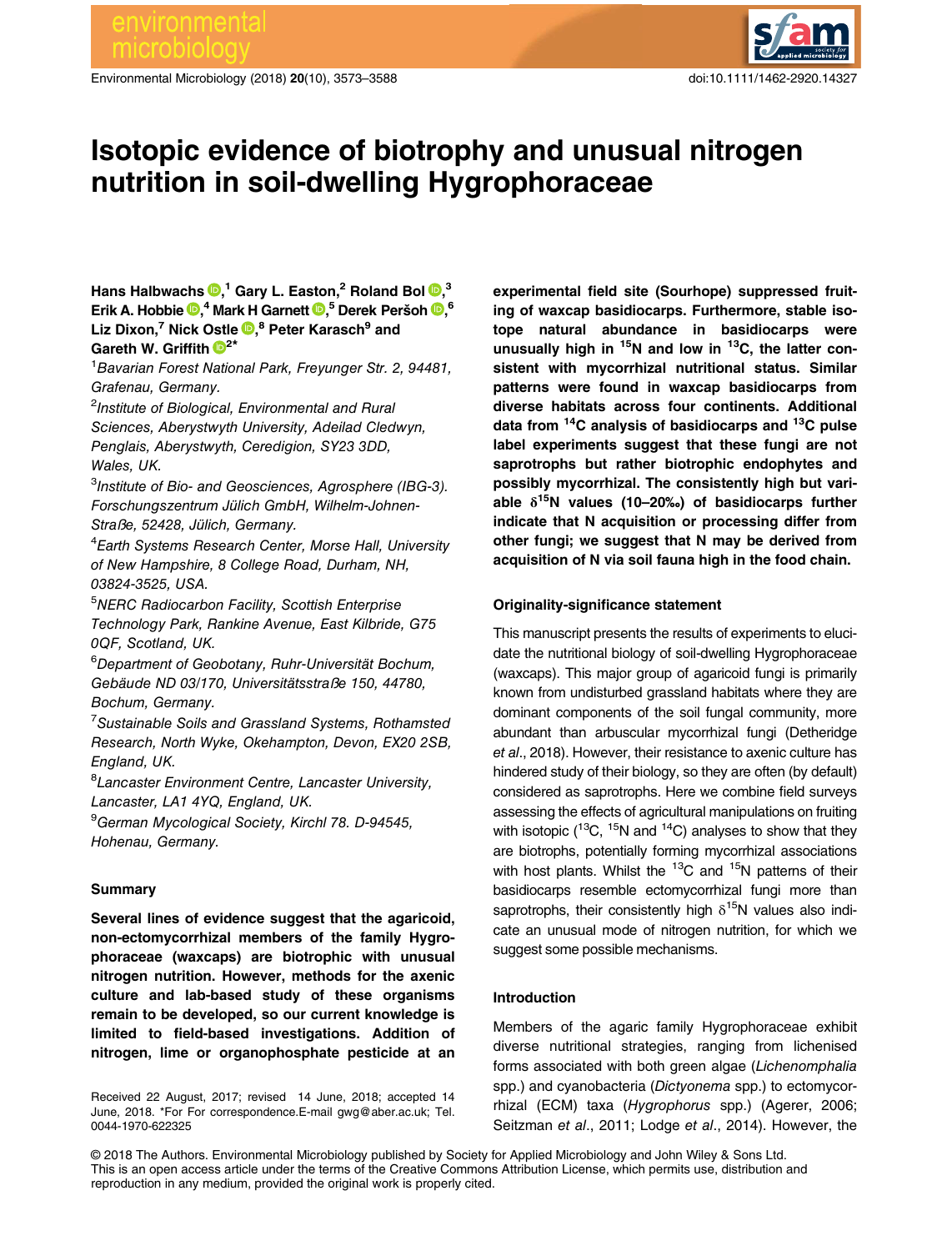nutritional strategies of several genera within this family are less certain, notably the soil-dwelling taxa Hygrocybe, Cuphophyllus, Gliophorus, Humidicutis, Chromosera, Neohygrocybe and Porpolomopsis (Griffith et al., 2002; Halbwachs et al., 2013a; Lodge et al., 2014). Though associated with undisturbed grasslands in Europe (Griffith et al., 2004; Halbwachs et al., 2013a), at a global level they are more commonly associated with forest habitats but not with tree species that form ectomycorrhizas (Seitzman et al., 2011; Lodge et al., 2014). Here we use the term 'waxcap' to refer to soil-dwelling Hygrophoraceae not known to be ectomycorrhizal or lichenised (Boertmann, 2010).

In the European context, interest in the Hygrophoraceae stems mainly from their high conservation value, as they only fruit (often abundantly) in undisturbed grasslands. Waxcap basidiocarps are much rarer or absent in grasslands subject to agricultural intensification so these fungi have suffered large-scale habitat loss, especially in lowland areas. Recent investigation of grassland fungi using DNA metabarcoding has shown that Hygrophoraceae are amongst the most abundant fungi in undisturbed grassland soils (Detheridge et al., 2018). However, the effects of fertilizer or lime additions, whilst widely reported to inhibit waxcap fruiting, have not been rigorously quantified. Thus, a better understanding of their nutritional requirements and ecological interactions would be beneficial to halt further losses.

Waxcaps are generally referred to as 'saprotrophs' in the mycological literature (Keizer, 1993; Tedersoo et al., 2010) and they are currently listed as such in FUNguild (Nguyen et al., 2015) ([github.com/UMNFuN/FUNGuild](http://github.com/UMNFuN/FUNGuild)), most likely by default (i.e. lack of published evidence to the contrary). However, several lines of evidence now suggest that they are biotrophic, similar to their lichenised and ectomycorrhizal relatives in family Hygrophoraceae, amongst which they are interspersed (Seitzman et al., 2011; Lodge et al., 2014). They have fastidious nutritional requirements, as evidenced by their recalcitrance to axenic culture and the failure of their spores to germinate on various agar media (Beisenherz, 2000; Griffith and Roderick, 2008; Roderick, 2009). They can colonize the root hairs of grassland plants and their DNA has been detected within plant tissues (Halbwachs et al., 2013b; Tello et al., 2014). Furthermore, their fruiting is inhibited by the killing of associated vegetation using herbicides (Griffith et al., 2014).

Evidence is accumulating that the diversity of mycorrhizal or biotrophic relationships between fungi and plants is greater than previously expected, now including diverse members of Sebacinales, Helotiales, Ceratobasidiales and others (Veldre et al., 2013; Behie and Bidochka, 2014; Weiss et al., 2016). For example, Austroboletus forms mycorrhizal associations with Eucalyptus without root penetration (Kariman et al., 2014) and Cortinarius spp. associate with Carex and other non-shrubby hosts (Harrington and Mitchell, 2002). There is much discussion about whether all these should be considered mycorrhizal (Heijden et al., 2015), as for the great majority the reciprocal exchange of nutrients has yet to be demonstrated. Wilson (1995), in attempting to clarify the status of root-associated fungi, suggested that the term 'endophyte' should be applied to fungi for which morphological root adaptations and reciprocal nutrient transfer had not been demonstrated. As the exact nature of the biotrophy of waxcap fungi is unclear, here we use the term endophyte (sensu Wilson), where endophytism acts as a symbiotic "waiting room" (as coined by Selosse and Martos, 2014) from which tighter mycorrhizal mutualism may evolve. Indeed, paraphyletic evolution of the ectomycorrhizal habit has occurred within the Hygrophoraceae, with members of Hygrophorus forming typical ectomycorrhizas with both deciduous and coniferous hosts (Lodge et al., 2014). This, and the phylogenetic position of waxcaps within Hygrophoraceae (Lodge et al., 2014), raise the possibility that the common ancestors of Hygrophorus and waxcaps were endophytic and that the former evolved the ectomycorrhizal habit following association with trees.

Stable isotope signatures of carbon and nitrogen (expressed as  $\delta^{13}$ C and  $\delta^{15}$ N) have been used to examine the nutritional strategies, trophic position and feeding behaviours of diverse organisms (Boecklen et al., 2011). Waxcap basidiocarps exhibit distinctive C and N isotopic natural abundance patterns, being depleted in <sup>13</sup>C and enriched in <sup>15</sup>N relative to confirmed saprotrophic macrofungi from the same habitats (Griffith et al., 2002; Seitzman et al., 2011). Ectomycorrhizal (ECM) basidiomycetes also exhibit <sup>13</sup>C depletion and <sup>15</sup>N enrichment relative to saprotrophic species (Taylor et al., 1997; Kohzu et al., 1999; Taylor et al., 2003).

For carbon isotopes, such patterns are explained by  $13^{\circ}$ C partitioning within woody plants, with  $13^{\circ}$ C preferentially partitioned to plant cellulose relative to soluble sugars, and these representing the primary carbon source for saprotrophic fungi and ECM fungi respectively (Kohzu et al., 1999). For nitrogen,  $14N$  acquired by ECM fungi from sources in the soil is preferentially transferred to hosts, leading to  $15N$  enrichment within the fungal mycelia (Hobbie and Högberg, 2012). However, <sup>15</sup>N enrichment in basidiocarps varies widely among the diverse groups of ECM fungi. It is also noteworthy that in cases where plants obviously and heavily rely on ECM fungi as nitrogen source (full and partial mycoheterotrophs among the Orchidaceae and Ericaceae), these exhibit <sup>15</sup>N enrichment rather than depletion (Gebauer and Meyer, 2003; Zimmer et al., 2007). Whilst internal isotopic fractionation can partially explain the observed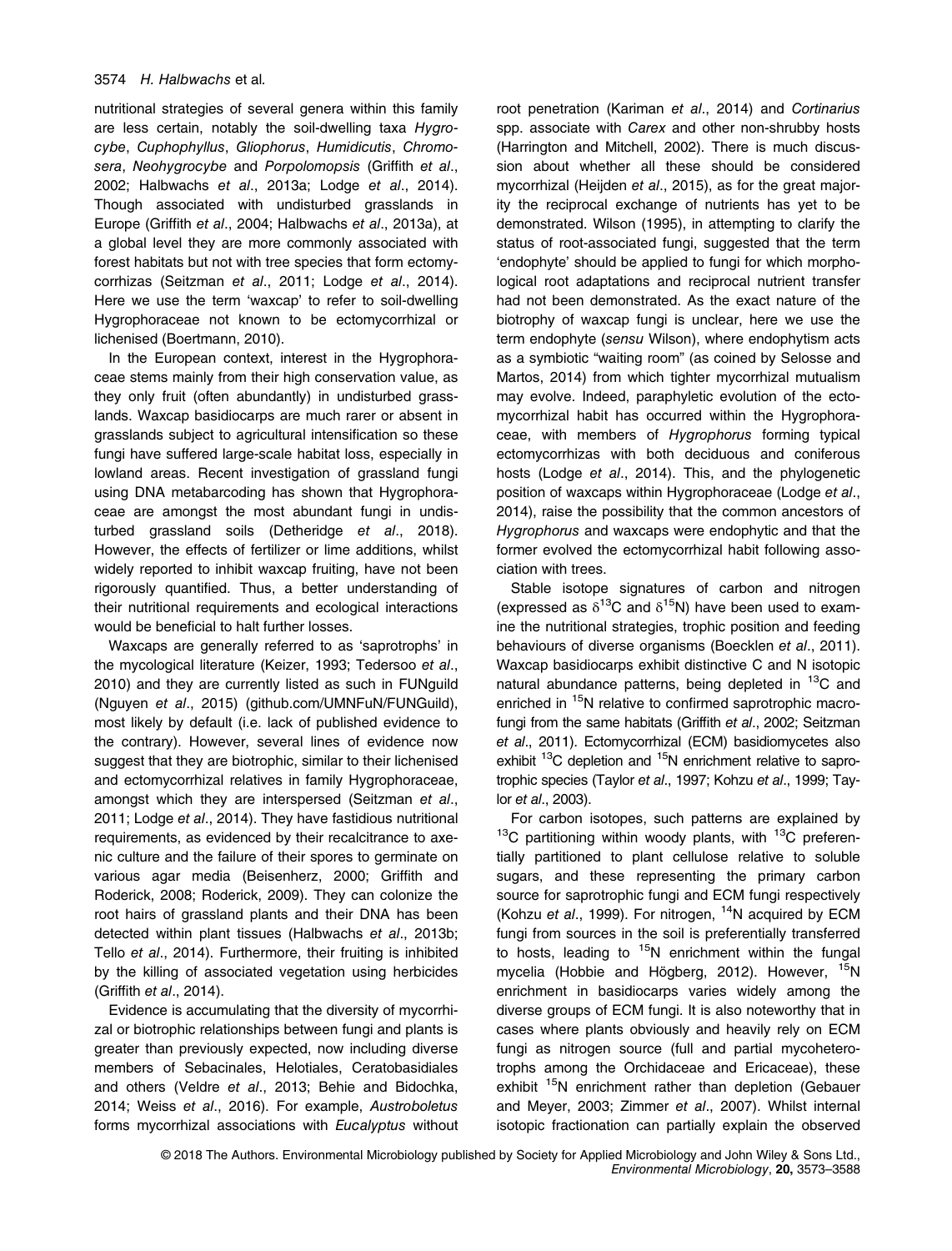differences in  $\delta^{13}$ C and  $\delta^{15}$ N profiles of basidiocarp tissues, isotopic analyses can additionally provide insight into which sources of C and N are being accessed (Gebauer and Taylor, 1999; Preiss and Gebauer, 2008). Thus we hypothesise that fungi whose tissues are particularly high in  $\delta^{15}N$  derive N from sources which are themselves high in <sup>15</sup>N. This was shown using paired natural abundance and 15N tracer measurements on ectomycorrhizal fungi in a pine forest (Hobbie et al., 2014).

An additional method for determining the sources from which macrofungi derive organic carbon is via radiocarbon analysis. This method relies on the spike of atmospheric  $14CO<sub>2</sub>$  resulting from the hydrogen bomb tests of 1957–1963 which declined gradually over the following 50 years to near pre-bomb levels due to photosynthetic uptake by plants. The steep annual decline in atmospheric  $14$ CO<sub>2</sub> allows accurate estimation of the date at which the carbon present in biological tissues had been fixed by photosynthesis by calibration with  $14C$  in atmospheric CO<sub>2</sub> and plant materials. Hobbie et al. (2002) and Chapela et al. (2001) have previously used this radiocarbon approach to test the mycorrhizal status of ectomycorrhizal fungi, finding that the  ${}^{14}$ C signature of accepted ectomycorrhizal species was similar to that found in atmospheric  $CO<sub>2</sub>$  0–2 years previously, whereas the <sup>14</sup>C signature of saprotrophic species matched that of atmospheric  $CO<sub>2</sub>$ from 2–50 years prior to sample collection.

Apart from the utility of greater understanding of the nutritional biology of waxcaps in conservation efforts, their unusual patterns of  $15N$  enrichment (Griffith et al., 2002; Seitzman et al., 2011) suggests a hitherto unknown trophic strategy which merits further investigation. The negative effects of agricultural soil amendments on waxcap fruiting may be linked to changes in interactions with host plants or other members of the soil biota. In the present study, we present data from fruitbody surveys at a grassland experimental site where several agricultural treatments were applied, alongside isotopic analyses of basidiocarps from a broad range of global habitats, to test the hypothesis that waxcap fungi are mutualistic root endophytes and to determine what sources of soil N they may have accessed.

## **Results**

# Effect of fertilizer/lime/biocide additions on waxcap fruiting

The negative effects of synthetic fertilizers on the fruiting of waxcaps have been anecdotally reported (Griffith et al., 2004; Boertmann, 2010) but hitherto not rigorously demonstrated. Therefore, the occurrence of waxcap basidiocarps was monitored over a 5-year period at the Sourhope NERC Soil Biodiversity site. Twelve species of Hygrophoraceae from three genera (Cuphophyllus [3], Gliophorus [3] and Hygrocybe [6]) were found on the Sourhope plots with six additional species found outside plots but within the fenced 1 ha experimental area (Fig. 1; Supporting information S1). Cuphophyllus pratensis comprised 63% of the approximately 4000 basidiocarps recorded over the five survey years, followed in abundance by Gliophorus laetus (17%) and Hygrocybe ceracea (12%).

All treatments clearly affected basidiocarp abundance, with a threefold or greater reduction in basidiocarp abundance relative to controls for addition with nitrogen, lime, chlorpyrifos or nitrogen plus lime (Fig. 1). Fruiting varied widely among years due to climatic variations. Basidiocarp numbers between replicate plots also varied, probably due to the large size and longevity of these organisms; this may have masked any differences in the response of particular species or genera to the experimental treatments.

Whilst synthetic nitrogen fertilizer and the chlorpyrifos (Dursban) biocide were applied at standard agricultural levels, lime was applied at five times the usual rate, leading to a substantial increase in pH on limed plots, from 4.5 in 1999 to  $> 7$  in 2003 (Supporting information S1). As the waxcap species present at Sourhope are also found in calcareous grasslands, the negative effect of lime application is unlikely to be due solely to intolerance of high pH. However, application of lime to acid soils also mobilizes key nutrients, notably P, and also alters core soil processes such as nitrification or nitrogen fixation. Furthermore, the additive effects of nitrogen and lime application (Fig. 1) suggest that the deleterious effect of lime on fruiting related to changes in N cycling in these soils, consistent with the findings of Kuan et al.(2006) at this site. Waxcap fruiting was substantially inhibited in plots with added chlorpyrifos.

# $15N/13C$  isotopic signatures of soil and vegetation

To provide context for the isotopic profiles of waxcap and other basidiocarps, associated soil and vegetation were collected at Sourhope and Amorbach (the other main survey site) during basidiocarp field surveys. The  $\delta^{15}N$ values for vegetation were all close to 0‰ (-2 to +2‰), significantly lower in  $15N$  than basidiocarps, whereas  $\delta^{13}$ C values resembled soil and vegetation values (Fig. 2; Supporting information S2). Soils at Sourhope and Amorbach increased in <sup>15</sup>N and declined in total N content with greater depth (Figs. 2 and 3; Supporting information S2), following known patterns in higher latitudes (Evans, 2007; Clemmensen et al., 2013).

# Natural abundance  $\delta^{15}N$  in waxcap basidiocarps

Sourhope. During field surveys at Sourhope and other sites, all basidiocarps (waxcap and any others) were mapped.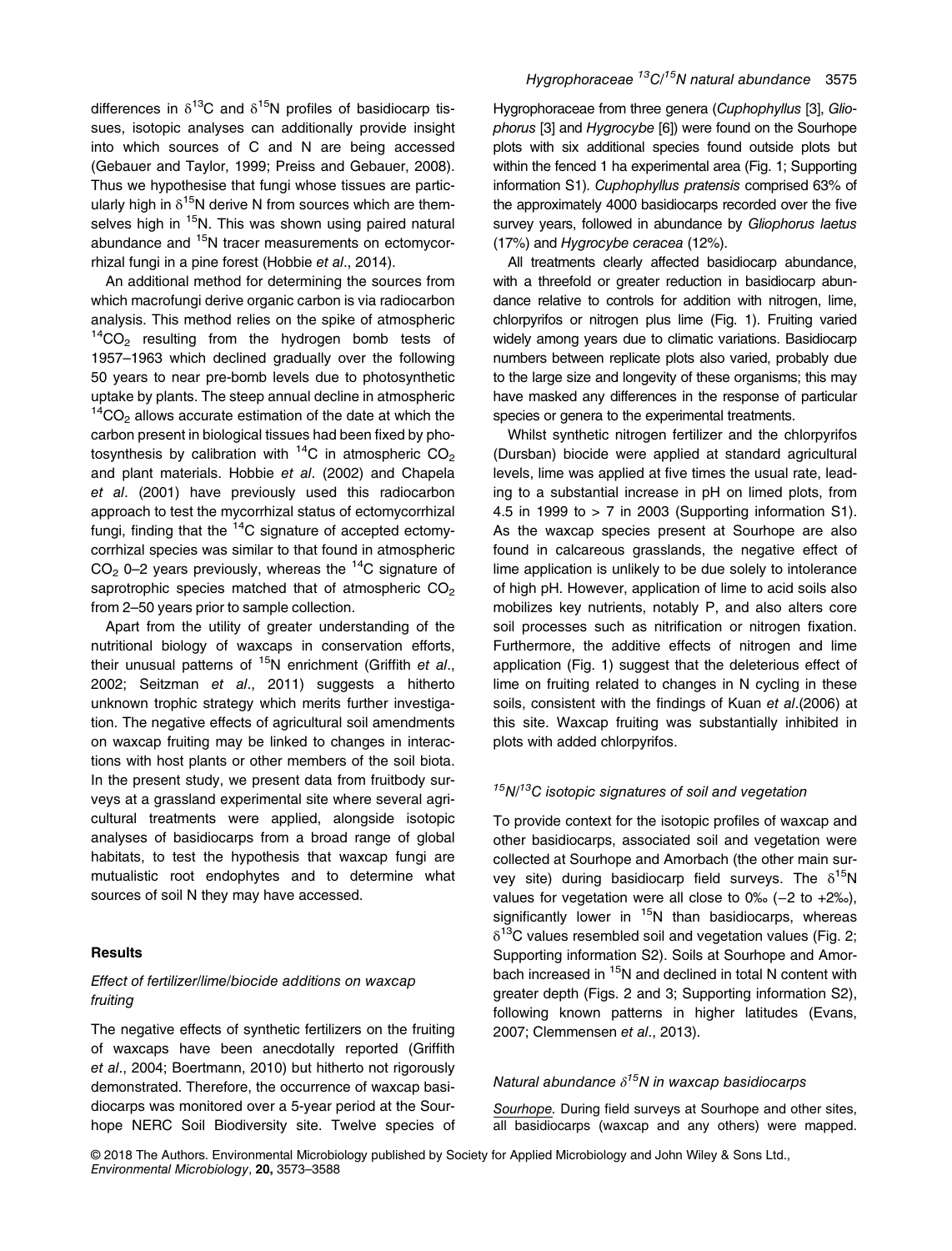

Fig. 1. Effect of plot treatment on abundance of basidiocarps at Sourhope over the course of 18 autumn surveys in 2001–2005. (B. Biocide, C1/C2, control plots, L, lime, N, nitrogen and NL, nitrogen + lime;  $n = 5$  per treatment). Error bars indicate standard deviation. Inset table shows treatment effect P values using PERMANOVA.



Fig. 2. Comparison of  $\delta^{15}N$  and  $\delta^{13}C$  values in waxcap basidiocarps to ectomycorrhizal Hygrophoraceae (Hygrophorus spp.) and mean values for saprotrophic fungi at Sourhope and Amorbach. Mean values for soil (0–5 cm) and plant tissues are also shown. Raw isotopic data for basidiocarps is provided in Supporting Information S2 and for soil plants in Supporting Information S3. Error bars indicate standard error.

Representative samples from each plot and each survey visit were collected and dried, and a subset of these were sent for isotopic analysis. Basidiocarp caps collected from control plots at Sourhope had high  $\delta^{15}N$  values, ranging from 11.7 to 20.6‰ (mean = 15.2  $\pm$  2.2‰; n = 42; Table 1; Supporting information S3), substantially greater than that generally



Fig. 3.  $\delta^{15}N$  enrichment patterns (‰) along a soil depth gradient. Vertical bars indicate soil depth range sampled at Amorbach (grey bars) and Sourhope (black bars). X-axis error bars indicate standard deviation.

found in basidiocarps of other agaric fungi that have been studied, including ECM taxa (Taylor et al., 1997; Kohzu et al., 1999; Hobbie and Agerer, 2010) but consistent with earlier studies of  $\delta^{15}N$  in waxcaps (Griffith et al., 2002; Seitzman et al., 2011). Known saprotrophic taxa were much lower in  $\delta^{15}N$  (12 spp.; mean = 1.8  $\pm$  3.3‰; n = 17; Supporting information S3), the only sample within the range of the waxcaps being Agaricus langei ( $\delta^{15}N = 12.5\%$ ).

The basidiocarps analysed included samples from a range of ages (unopened caps to fully mature) but  $\delta^{15}N$  did not differ significantly among different age classes (Supporting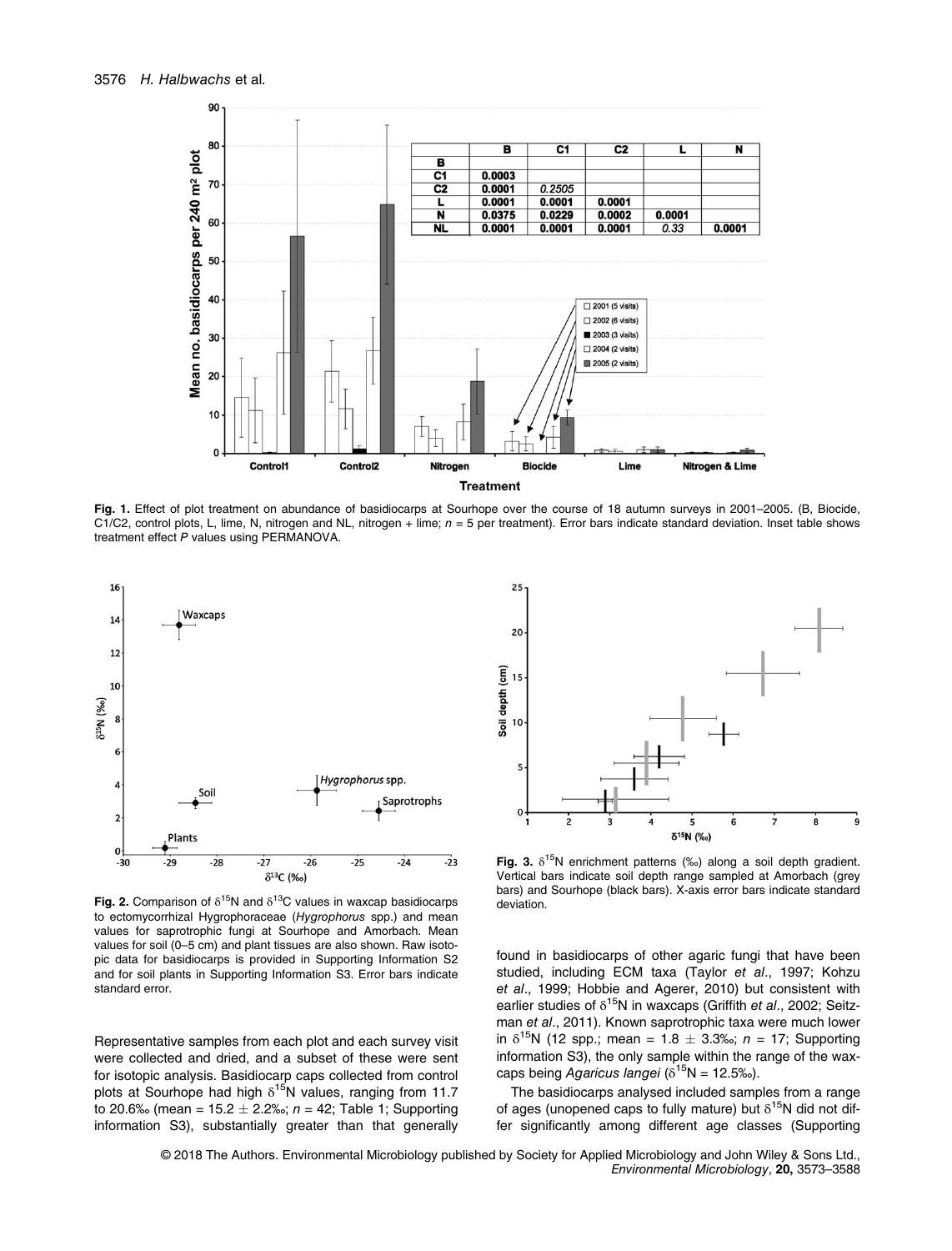| $17.1; -28.5(1)$<br>$6.6; -28.5(1)$<br>$8.0 + 0.8$<br>$-28.1 \pm 0.6$ (3)<br>$14.1; -28.8(1)$<br>$17.5; -29.5(1)$<br>$15.1; -28.3 (2)$<br>$11.7; -28.6(1)$<br>$16.8; -28.3(2)$<br>$8.5; -28.9(1)$<br>$6.9; -29.8(1)$<br>$9.6; -28.5(2)$<br>$13.4 + 3.8$<br>$-28.6 \pm 0.5$ (28)<br>$-29.4 \pm 0.6$ (3)<br>$-28.4 \pm 0.73$<br>$12.3; -27.7(2)$<br>$12.1; -28.4(1)$<br>$16.3; -27.7(1)$<br>$17.0 \pm 1.8$ ;<br>-27.5 $\pm$ 0.3<br>$15.6 + 2.1$ ;<br>$12.8 + 1.4$<br>$15.2 + 2.1$<br>$-29.9 + 1.4(4)$<br>$-27.8 \pm 0.8$ (3)<br>$\begin{array}{c} 15.9; -27.9 \ (1) \\ 17.9; -23.9 \ (1) \\ 12.9; -28.1 \ (1) \end{array}$<br>8.9; $-27.7$ (2)<br>10.2; $-26.3$ (2)<br>2.4; $-27.0$ (1)<br>$14.7; -30.7(1)$<br>$-30.5(1)$<br>$13.7; -27.2(1)$<br>$13.6; -28.1(2)$<br>$15.5; -30.6 (2)$<br>$17.6; -25.5 (1)$<br>$17.5; -28.7(2)$<br>$16.7; -29.1(2)$<br>$5.6; -28.9(1)$<br>$4.4; -31.0(2)$<br>$1.8; -31.2(1)$<br>$4.1; -24.5(1)$<br>$15.0 + 5.9$ ;<br>$4.0 + 1.9$ ;<br>15.7;<br>$-28.2 \pm 0.2$ (15)<br>17.4 $\pm$ 0.4;<br>-29.2 $\pm$ 0.3 (4)<br>$-29.0 + 0.5(5)$<br>$13.5 + 0.6$<br>$13.7 + 0.5$<br>$11.6; -30.8(1)$<br>$12.4; -29.8(1)$<br>$11.4; -29.9(1)$<br>$12.6; -30.2(1)$<br>$9.3; -29.7(1)$<br>$7.9; -30.3(1)$<br>$9.0; -29.8(1)$<br>$8.9; -29.2(2)$<br>$9.7; -29.4(1)$<br>$-30.0 + 0.3(25)$<br>$14.7 \pm 1.4;$<br>-29.4 $\pm$ 0.9 (85)<br>$-30.0 + 0.8(32)$<br>$14.9 \pm 0.3$ ;<br>-28.9 $\pm$ 0.4 (6)<br>$16.0; -28.6(1)$<br>$13.1; -28.9(1)$<br>$12.1; -28.7(1)$<br>$19.2; -28.9(1)$<br>$14.4; -30.1(1)$<br>$19.7; -30.0(1)$<br>$6.1; -31.2(1)$<br>$16.2 + 0.7$ ;<br>$13.3 + 0.9$ ;<br>$15.4 \pm 1.0$ ;<br>-28.9 $\pm 1.2$ (4)<br>$-29.3 + 0.9$ (7)<br>$-29.3 + 0.8$ (9)<br>$(-28.3(1))$<br>$(-29.0(1))$<br>$18.4; -29.4 (2)$<br>$9.6; -28.2(2)$<br>$18.6 + 1.4$ ;<br>$14.6 + 1.9$<br>$13.7$ ;<br>$14.2$ ;<br>$11.0; -30.7(1)$<br>, Hy. cantharellus<br>Hy. aurantiosplendens<br>. Hy. cerinolutea<br>Hu. rosella<br>Hy. aurantiosplendens<br>Glio. sp. (HM020676)<br>G. versicolor<br>: G. viridis<br>Hu. auratocephalus<br>Hy, glutinipes<br>Hy, inisipida<br>Hy, lulietae<br>. Hy, leathgeorgei<br>Hy, minata<br>Hy, mucronella<br>. Hy, chlorophana<br>Hy. splendidissima<br>C. flavipes<br>C. fornicatus<br>C. aurantiopallens<br>C. muritaiensis<br>C. aurantiopallens<br>G. lilacipes<br>G. luteoglutinosus<br>G. perplexus<br>Hy. rubrocarnosa<br>C. canescens<br>C. colemanianus<br>Hy. chlorophana<br>Hy. citrinovirens<br>Hu. conspicua<br>Hu. pura<br>G. psittacinus<br>Hy. coccinea<br>pratensis<br>C. virgineus<br>punicea<br>Hy. blanda<br>Hy. conica<br>Hy. quieta<br>G. laetus<br>Hy. firma<br>Hy. reidii<br>Нy.<br>C<br>© 2018 The Authors. Environmental Microbiology published by Society for Applied Microbiology and John Wiley & Sons Ltd., | Species                      | Ecuado | England | Gabon | Germany<br>(Bavaria) | Guyana | lceland | Italy<br>(Liguria) | New Zealand | (Sourhope)<br>Scotland | (La Palma)<br>Spain | (MA)<br>USA                             | Wales                                                       |
|------------------------------------------------------------------------------------------------------------------------------------------------------------------------------------------------------------------------------------------------------------------------------------------------------------------------------------------------------------------------------------------------------------------------------------------------------------------------------------------------------------------------------------------------------------------------------------------------------------------------------------------------------------------------------------------------------------------------------------------------------------------------------------------------------------------------------------------------------------------------------------------------------------------------------------------------------------------------------------------------------------------------------------------------------------------------------------------------------------------------------------------------------------------------------------------------------------------------------------------------------------------------------------------------------------------------------------------------------------------------------------------------------------------------------------------------------------------------------------------------------------------------------------------------------------------------------------------------------------------------------------------------------------------------------------------------------------------------------------------------------------------------------------------------------------------------------------------------------------------------------------------------------------------------------------------------------------------------------------------------------------------------------------------------------------------------------------------------------------------------------------------------------------------------------------------------------------------------------------------------------------------------------------------------------------------------------------------------------------------------------------------------------------------------------------------------------------------------------------------------------------------------------------------------------------------------------------------------------------------------------------------------------------------------------------------------------------------------------------------------------------------------------|------------------------------|--------|---------|-------|----------------------|--------|---------|--------------------|-------------|------------------------|---------------------|-----------------------------------------|-------------------------------------------------------------|
|                                                                                                                                                                                                                                                                                                                                                                                                                                                                                                                                                                                                                                                                                                                                                                                                                                                                                                                                                                                                                                                                                                                                                                                                                                                                                                                                                                                                                                                                                                                                                                                                                                                                                                                                                                                                                                                                                                                                                                                                                                                                                                                                                                                                                                                                                                                                                                                                                                                                                                                                                                                                                                                                                                                                                                              |                              |        |         |       |                      |        |         |                    |             |                        |                     |                                         |                                                             |
|                                                                                                                                                                                                                                                                                                                                                                                                                                                                                                                                                                                                                                                                                                                                                                                                                                                                                                                                                                                                                                                                                                                                                                                                                                                                                                                                                                                                                                                                                                                                                                                                                                                                                                                                                                                                                                                                                                                                                                                                                                                                                                                                                                                                                                                                                                                                                                                                                                                                                                                                                                                                                                                                                                                                                                              |                              |        |         |       |                      |        |         |                    |             |                        |                     |                                         |                                                             |
|                                                                                                                                                                                                                                                                                                                                                                                                                                                                                                                                                                                                                                                                                                                                                                                                                                                                                                                                                                                                                                                                                                                                                                                                                                                                                                                                                                                                                                                                                                                                                                                                                                                                                                                                                                                                                                                                                                                                                                                                                                                                                                                                                                                                                                                                                                                                                                                                                                                                                                                                                                                                                                                                                                                                                                              |                              |        |         |       |                      |        |         |                    |             |                        |                     |                                         |                                                             |
|                                                                                                                                                                                                                                                                                                                                                                                                                                                                                                                                                                                                                                                                                                                                                                                                                                                                                                                                                                                                                                                                                                                                                                                                                                                                                                                                                                                                                                                                                                                                                                                                                                                                                                                                                                                                                                                                                                                                                                                                                                                                                                                                                                                                                                                                                                                                                                                                                                                                                                                                                                                                                                                                                                                                                                              |                              |        |         |       |                      |        |         |                    |             |                        |                     | $11.9; -28.6(1)$                        | $13.7; -29.6(1)$                                            |
|                                                                                                                                                                                                                                                                                                                                                                                                                                                                                                                                                                                                                                                                                                                                                                                                                                                                                                                                                                                                                                                                                                                                                                                                                                                                                                                                                                                                                                                                                                                                                                                                                                                                                                                                                                                                                                                                                                                                                                                                                                                                                                                                                                                                                                                                                                                                                                                                                                                                                                                                                                                                                                                                                                                                                                              |                              |        |         |       |                      |        |         |                    |             |                        |                     |                                         | $15.6 \pm 1.1$ ;                                            |
|                                                                                                                                                                                                                                                                                                                                                                                                                                                                                                                                                                                                                                                                                                                                                                                                                                                                                                                                                                                                                                                                                                                                                                                                                                                                                                                                                                                                                                                                                                                                                                                                                                                                                                                                                                                                                                                                                                                                                                                                                                                                                                                                                                                                                                                                                                                                                                                                                                                                                                                                                                                                                                                                                                                                                                              |                              |        |         |       |                      |        |         |                    |             |                        |                     |                                         | $-29.0 + 0.7(11)$<br>$13.7 \pm 2.0;$<br>$-28.3 \pm 1.5$ (9) |
|                                                                                                                                                                                                                                                                                                                                                                                                                                                                                                                                                                                                                                                                                                                                                                                                                                                                                                                                                                                                                                                                                                                                                                                                                                                                                                                                                                                                                                                                                                                                                                                                                                                                                                                                                                                                                                                                                                                                                                                                                                                                                                                                                                                                                                                                                                                                                                                                                                                                                                                                                                                                                                                                                                                                                                              |                              |        |         |       |                      |        |         |                    |             |                        |                     | $5.1; -27.6(1)$                         |                                                             |
|                                                                                                                                                                                                                                                                                                                                                                                                                                                                                                                                                                                                                                                                                                                                                                                                                                                                                                                                                                                                                                                                                                                                                                                                                                                                                                                                                                                                                                                                                                                                                                                                                                                                                                                                                                                                                                                                                                                                                                                                                                                                                                                                                                                                                                                                                                                                                                                                                                                                                                                                                                                                                                                                                                                                                                              |                              |        |         |       |                      |        |         |                    |             |                        |                     |                                         |                                                             |
|                                                                                                                                                                                                                                                                                                                                                                                                                                                                                                                                                                                                                                                                                                                                                                                                                                                                                                                                                                                                                                                                                                                                                                                                                                                                                                                                                                                                                                                                                                                                                                                                                                                                                                                                                                                                                                                                                                                                                                                                                                                                                                                                                                                                                                                                                                                                                                                                                                                                                                                                                                                                                                                                                                                                                                              |                              |        |         |       |                      |        |         |                    |             |                        |                     |                                         |                                                             |
|                                                                                                                                                                                                                                                                                                                                                                                                                                                                                                                                                                                                                                                                                                                                                                                                                                                                                                                                                                                                                                                                                                                                                                                                                                                                                                                                                                                                                                                                                                                                                                                                                                                                                                                                                                                                                                                                                                                                                                                                                                                                                                                                                                                                                                                                                                                                                                                                                                                                                                                                                                                                                                                                                                                                                                              |                              |        |         |       |                      |        |         |                    |             |                        |                     |                                         |                                                             |
|                                                                                                                                                                                                                                                                                                                                                                                                                                                                                                                                                                                                                                                                                                                                                                                                                                                                                                                                                                                                                                                                                                                                                                                                                                                                                                                                                                                                                                                                                                                                                                                                                                                                                                                                                                                                                                                                                                                                                                                                                                                                                                                                                                                                                                                                                                                                                                                                                                                                                                                                                                                                                                                                                                                                                                              |                              |        |         |       |                      |        |         |                    |             |                        |                     | $8.4:-27.4(1)$                          |                                                             |
|                                                                                                                                                                                                                                                                                                                                                                                                                                                                                                                                                                                                                                                                                                                                                                                                                                                                                                                                                                                                                                                                                                                                                                                                                                                                                                                                                                                                                                                                                                                                                                                                                                                                                                                                                                                                                                                                                                                                                                                                                                                                                                                                                                                                                                                                                                                                                                                                                                                                                                                                                                                                                                                                                                                                                                              |                              |        |         |       |                      |        |         |                    |             |                        |                     |                                         |                                                             |
|                                                                                                                                                                                                                                                                                                                                                                                                                                                                                                                                                                                                                                                                                                                                                                                                                                                                                                                                                                                                                                                                                                                                                                                                                                                                                                                                                                                                                                                                                                                                                                                                                                                                                                                                                                                                                                                                                                                                                                                                                                                                                                                                                                                                                                                                                                                                                                                                                                                                                                                                                                                                                                                                                                                                                                              |                              |        |         |       |                      |        |         |                    |             |                        |                     | $15.0 \pm 1.4;$<br>-27.2 $\pm$ 0.7 (10) |                                                             |
|                                                                                                                                                                                                                                                                                                                                                                                                                                                                                                                                                                                                                                                                                                                                                                                                                                                                                                                                                                                                                                                                                                                                                                                                                                                                                                                                                                                                                                                                                                                                                                                                                                                                                                                                                                                                                                                                                                                                                                                                                                                                                                                                                                                                                                                                                                                                                                                                                                                                                                                                                                                                                                                                                                                                                                              |                              |        |         |       |                      |        |         |                    |             |                        |                     |                                         |                                                             |
|                                                                                                                                                                                                                                                                                                                                                                                                                                                                                                                                                                                                                                                                                                                                                                                                                                                                                                                                                                                                                                                                                                                                                                                                                                                                                                                                                                                                                                                                                                                                                                                                                                                                                                                                                                                                                                                                                                                                                                                                                                                                                                                                                                                                                                                                                                                                                                                                                                                                                                                                                                                                                                                                                                                                                                              |                              |        |         |       |                      |        |         |                    |             |                        |                     |                                         |                                                             |
|                                                                                                                                                                                                                                                                                                                                                                                                                                                                                                                                                                                                                                                                                                                                                                                                                                                                                                                                                                                                                                                                                                                                                                                                                                                                                                                                                                                                                                                                                                                                                                                                                                                                                                                                                                                                                                                                                                                                                                                                                                                                                                                                                                                                                                                                                                                                                                                                                                                                                                                                                                                                                                                                                                                                                                              |                              |        |         |       |                      |        |         |                    |             |                        |                     |                                         |                                                             |
|                                                                                                                                                                                                                                                                                                                                                                                                                                                                                                                                                                                                                                                                                                                                                                                                                                                                                                                                                                                                                                                                                                                                                                                                                                                                                                                                                                                                                                                                                                                                                                                                                                                                                                                                                                                                                                                                                                                                                                                                                                                                                                                                                                                                                                                                                                                                                                                                                                                                                                                                                                                                                                                                                                                                                                              |                              |        |         |       |                      |        |         |                    |             |                        |                     |                                         |                                                             |
|                                                                                                                                                                                                                                                                                                                                                                                                                                                                                                                                                                                                                                                                                                                                                                                                                                                                                                                                                                                                                                                                                                                                                                                                                                                                                                                                                                                                                                                                                                                                                                                                                                                                                                                                                                                                                                                                                                                                                                                                                                                                                                                                                                                                                                                                                                                                                                                                                                                                                                                                                                                                                                                                                                                                                                              |                              |        |         |       |                      |        |         |                    |             |                        |                     |                                         | $1.2; -28.0(2)$                                             |
|                                                                                                                                                                                                                                                                                                                                                                                                                                                                                                                                                                                                                                                                                                                                                                                                                                                                                                                                                                                                                                                                                                                                                                                                                                                                                                                                                                                                                                                                                                                                                                                                                                                                                                                                                                                                                                                                                                                                                                                                                                                                                                                                                                                                                                                                                                                                                                                                                                                                                                                                                                                                                                                                                                                                                                              |                              |        |         |       |                      |        |         |                    |             |                        |                     |                                         |                                                             |
|                                                                                                                                                                                                                                                                                                                                                                                                                                                                                                                                                                                                                                                                                                                                                                                                                                                                                                                                                                                                                                                                                                                                                                                                                                                                                                                                                                                                                                                                                                                                                                                                                                                                                                                                                                                                                                                                                                                                                                                                                                                                                                                                                                                                                                                                                                                                                                                                                                                                                                                                                                                                                                                                                                                                                                              |                              |        |         |       |                      |        |         |                    |             |                        |                     |                                         | $-28.4 \pm 1.3$ (6)<br>$14.9 + 1.9$ ;                       |
|                                                                                                                                                                                                                                                                                                                                                                                                                                                                                                                                                                                                                                                                                                                                                                                                                                                                                                                                                                                                                                                                                                                                                                                                                                                                                                                                                                                                                                                                                                                                                                                                                                                                                                                                                                                                                                                                                                                                                                                                                                                                                                                                                                                                                                                                                                                                                                                                                                                                                                                                                                                                                                                                                                                                                                              |                              |        |         |       |                      |        |         |                    |             |                        |                     |                                         | $13.6; -28.9(1)$<br>$11.9 + 1.5$ ;                          |
|                                                                                                                                                                                                                                                                                                                                                                                                                                                                                                                                                                                                                                                                                                                                                                                                                                                                                                                                                                                                                                                                                                                                                                                                                                                                                                                                                                                                                                                                                                                                                                                                                                                                                                                                                                                                                                                                                                                                                                                                                                                                                                                                                                                                                                                                                                                                                                                                                                                                                                                                                                                                                                                                                                                                                                              |                              |        |         |       |                      |        |         |                    |             |                        |                     |                                         | $-28.9 + 1.1(3)$                                            |
|                                                                                                                                                                                                                                                                                                                                                                                                                                                                                                                                                                                                                                                                                                                                                                                                                                                                                                                                                                                                                                                                                                                                                                                                                                                                                                                                                                                                                                                                                                                                                                                                                                                                                                                                                                                                                                                                                                                                                                                                                                                                                                                                                                                                                                                                                                                                                                                                                                                                                                                                                                                                                                                                                                                                                                              |                              |        |         |       |                      |        |         |                    |             |                        |                     |                                         |                                                             |
|                                                                                                                                                                                                                                                                                                                                                                                                                                                                                                                                                                                                                                                                                                                                                                                                                                                                                                                                                                                                                                                                                                                                                                                                                                                                                                                                                                                                                                                                                                                                                                                                                                                                                                                                                                                                                                                                                                                                                                                                                                                                                                                                                                                                                                                                                                                                                                                                                                                                                                                                                                                                                                                                                                                                                                              |                              |        |         |       |                      |        |         |                    |             |                        |                     |                                         |                                                             |
|                                                                                                                                                                                                                                                                                                                                                                                                                                                                                                                                                                                                                                                                                                                                                                                                                                                                                                                                                                                                                                                                                                                                                                                                                                                                                                                                                                                                                                                                                                                                                                                                                                                                                                                                                                                                                                                                                                                                                                                                                                                                                                                                                                                                                                                                                                                                                                                                                                                                                                                                                                                                                                                                                                                                                                              |                              |        |         |       |                      |        |         |                    |             |                        |                     |                                         | $19.5; -28.1(1)$                                            |
|                                                                                                                                                                                                                                                                                                                                                                                                                                                                                                                                                                                                                                                                                                                                                                                                                                                                                                                                                                                                                                                                                                                                                                                                                                                                                                                                                                                                                                                                                                                                                                                                                                                                                                                                                                                                                                                                                                                                                                                                                                                                                                                                                                                                                                                                                                                                                                                                                                                                                                                                                                                                                                                                                                                                                                              |                              |        |         |       |                      |        |         |                    |             |                        |                     |                                         |                                                             |
|                                                                                                                                                                                                                                                                                                                                                                                                                                                                                                                                                                                                                                                                                                                                                                                                                                                                                                                                                                                                                                                                                                                                                                                                                                                                                                                                                                                                                                                                                                                                                                                                                                                                                                                                                                                                                                                                                                                                                                                                                                                                                                                                                                                                                                                                                                                                                                                                                                                                                                                                                                                                                                                                                                                                                                              |                              |        |         |       |                      |        |         |                    |             |                        |                     |                                         |                                                             |
|                                                                                                                                                                                                                                                                                                                                                                                                                                                                                                                                                                                                                                                                                                                                                                                                                                                                                                                                                                                                                                                                                                                                                                                                                                                                                                                                                                                                                                                                                                                                                                                                                                                                                                                                                                                                                                                                                                                                                                                                                                                                                                                                                                                                                                                                                                                                                                                                                                                                                                                                                                                                                                                                                                                                                                              |                              |        |         |       |                      |        |         |                    |             |                        |                     | $6.2; -27.7(1)$                         |                                                             |
|                                                                                                                                                                                                                                                                                                                                                                                                                                                                                                                                                                                                                                                                                                                                                                                                                                                                                                                                                                                                                                                                                                                                                                                                                                                                                                                                                                                                                                                                                                                                                                                                                                                                                                                                                                                                                                                                                                                                                                                                                                                                                                                                                                                                                                                                                                                                                                                                                                                                                                                                                                                                                                                                                                                                                                              |                              |        |         |       |                      |        |         |                    |             |                        |                     |                                         |                                                             |
|                                                                                                                                                                                                                                                                                                                                                                                                                                                                                                                                                                                                                                                                                                                                                                                                                                                                                                                                                                                                                                                                                                                                                                                                                                                                                                                                                                                                                                                                                                                                                                                                                                                                                                                                                                                                                                                                                                                                                                                                                                                                                                                                                                                                                                                                                                                                                                                                                                                                                                                                                                                                                                                                                                                                                                              |                              |        |         |       |                      |        |         |                    |             |                        |                     |                                         |                                                             |
|                                                                                                                                                                                                                                                                                                                                                                                                                                                                                                                                                                                                                                                                                                                                                                                                                                                                                                                                                                                                                                                                                                                                                                                                                                                                                                                                                                                                                                                                                                                                                                                                                                                                                                                                                                                                                                                                                                                                                                                                                                                                                                                                                                                                                                                                                                                                                                                                                                                                                                                                                                                                                                                                                                                                                                              |                              |        |         |       |                      |        |         |                    |             |                        |                     |                                         | $16.5; -27.3(1)$                                            |
|                                                                                                                                                                                                                                                                                                                                                                                                                                                                                                                                                                                                                                                                                                                                                                                                                                                                                                                                                                                                                                                                                                                                                                                                                                                                                                                                                                                                                                                                                                                                                                                                                                                                                                                                                                                                                                                                                                                                                                                                                                                                                                                                                                                                                                                                                                                                                                                                                                                                                                                                                                                                                                                                                                                                                                              |                              |        |         |       |                      |        |         |                    |             |                        |                     | $-28.8 + 0.8$ (3)                       |                                                             |
|                                                                                                                                                                                                                                                                                                                                                                                                                                                                                                                                                                                                                                                                                                                                                                                                                                                                                                                                                                                                                                                                                                                                                                                                                                                                                                                                                                                                                                                                                                                                                                                                                                                                                                                                                                                                                                                                                                                                                                                                                                                                                                                                                                                                                                                                                                                                                                                                                                                                                                                                                                                                                                                                                                                                                                              |                              |        |         |       |                      |        |         |                    |             |                        |                     |                                         |                                                             |
| $-24.2(1)$<br>18.4;                                                                                                                                                                                                                                                                                                                                                                                                                                                                                                                                                                                                                                                                                                                                                                                                                                                                                                                                                                                                                                                                                                                                                                                                                                                                                                                                                                                                                                                                                                                                                                                                                                                                                                                                                                                                                                                                                                                                                                                                                                                                                                                                                                                                                                                                                                                                                                                                                                                                                                                                                                                                                                                                                                                                                          | Ну. sp.<br>Ну. sp. (JHN1103) |        |         |       |                      |        |         |                    |             |                        |                     | $10.0; -27.8(1)$                        |                                                             |

Hygrophoraceae<sup>13</sup>C/<sup>15</sup>N natural abundance 3577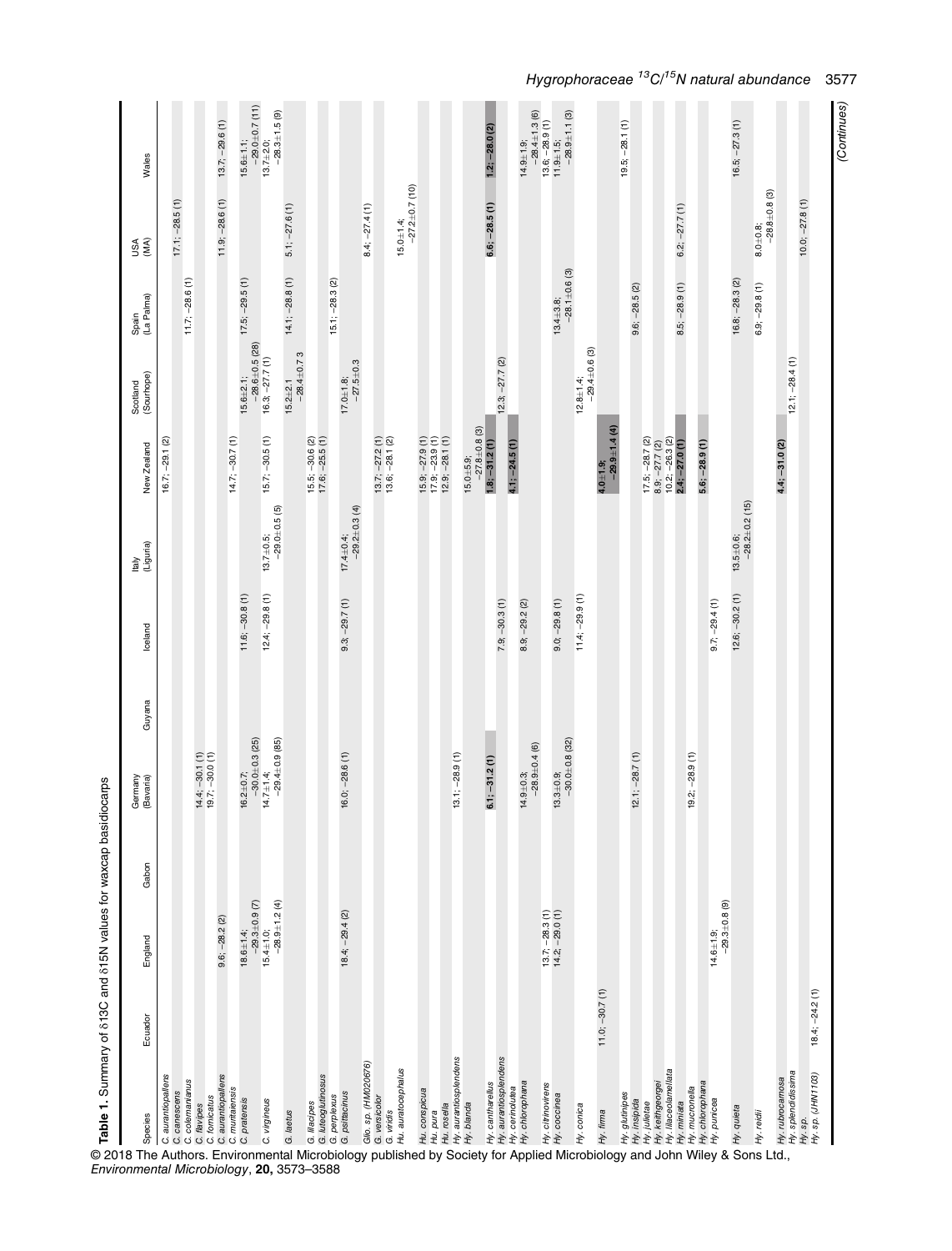| T   |  |
|-----|--|
| - 7 |  |

Species Ecuador England Gabon

Ecuador  $137$ 

Species  $\epsilon$ 

/ ILINICOD

 $\ddot{ }$ 

England

Germany<br>(Bavaria)

Gabon

(Bavaria) Guyana Iceland

Guyana

Iceland

Italy<br>(Liquria)

(Liguria) New Zealand

**Zealand** New

**Scotland** (Sourhope)

Sourhope)

Spain<br>(La Pali (La Palma)

USA

(MA) Wales

**Males** 

|                                      |                   |                 | Data for 54 species from 12 countries are presented below (across six genera de Hygrophoraceae); Nine samples were not identified to species level). The total of 386 samples include 25 (in italic font) from two published s<br>mann et al., 2011). B16, with replicate number in brackets. Samples with S15N values below 7.5‰, and below 5‰ are indicated in bold font and light or dark grey respectively. |                     |                  |                      |
|--------------------------------------|-------------------|-----------------|-----------------------------------------------------------------------------------------------------------------------------------------------------------------------------------------------------------------------------------------------------------------------------------------------------------------------------------------------------------------------------------------------------------------|---------------------|------------------|----------------------|
| $-28.7 + 0.9(6)$<br>$15.4 \pm 1.2$ ; |                   |                 |                                                                                                                                                                                                                                                                                                                                                                                                                 | $17.3; -29.5(2)$    |                  | P. calyptriformis    |
| $15.9; -29.5(1)$                     | $13.6; -29.3 (2)$ | $9.9; -29.1(1)$ |                                                                                                                                                                                                                                                                                                                                                                                                                 |                     |                  | N. nitrata           |
|                                      |                   |                 | $8.0; -28.7(1)$                                                                                                                                                                                                                                                                                                                                                                                                 |                     |                  | Hy. sp. ("toe-head") |
|                                      |                   |                 |                                                                                                                                                                                                                                                                                                                                                                                                                 | $18.0:-29.4(1)$     |                  | Hy. sp. (TU112156)   |
|                                      |                   |                 |                                                                                                                                                                                                                                                                                                                                                                                                                 | $21.2$ ; $-28.9(1)$ |                  | Hy. sp. (TU112152)   |
|                                      |                   |                 |                                                                                                                                                                                                                                                                                                                                                                                                                 | $21.1; -29.7(1)$    |                  | Hy. sp. (TU112140)   |
|                                      |                   |                 |                                                                                                                                                                                                                                                                                                                                                                                                                 | $11.0; -31.6(1)$    |                  | Hy. sp. (TU112120)   |
|                                      |                   |                 |                                                                                                                                                                                                                                                                                                                                                                                                                 | $8.3; -30.0(1)$     |                  | Hy. sp. (TU112116)   |
|                                      |                   |                 |                                                                                                                                                                                                                                                                                                                                                                                                                 |                     | $13.7: -28.5(1)$ | Hy. sp. (JHN698)     |

information S4a), as has been reported previously for ectomycorrhizal fungi (Taylor et al., 1997). As in other agaric fruitbodies (Taylor et al., 1997), the  $15N$  enrichment was greater in cap tissue compared to stipe (Supporting information S4b), by 2.7  $\pm$  1.7‰. This is consistent with the higher N content of caps compared to stipes (6.8  $\pm$  1.53% N vs.  $3.4 \pm 0.8$ ) and probably results from the greater protein content of the former, with the N component of the latter mainly present in the structural polymer chitin and glycoproteins.

At Sourhope, a few basidiocarps were found on plots treated with ammonium nitrate (Supporting information S3). As synthetic fertilizer made from  $N_2$  via the Haber-Bosch process has a  $\delta^{15}N$  value close to zero (Bateman and Kelly, 2007), it might be expected that basidiocarps formed on these plots would accordingly be lower in  $\delta^{15}N$ . However, C. pratensis basidiocarps showed similarly enriched <sup>15</sup>N profiles compared to those from control plots (mean 15.1  $\pm$  1.8‰ vs. 15.2  $\pm$  2.2‰ respectively: Fig. 4).

Other sites in Europe. Similar patterns for isotopic values of waxcap basidiocarps from Sourhope were found in further analysis of samples from upland and lowland grassland sites in Wales, England, Germany, Iceland and Italy (Table 1; Supporting information S3), including a wider range of species (23 species in 5 genera; Fig. 5). All showed very similar patterns of <sup>15</sup>N enrichment in Wales (14.9  $\pm$  2.0‰; n = 36; 10 sites), England (16.3  $\pm$  2.4‰; n = 26; 4 sites), Bavaria (14.6  $\pm$  1.7‰; n = 155; 2 sites) and Liguria (14.2  $\pm$  1.5‰;  $n = 24$ ; 2 sites) but samples from Iceland were less highly enriched (10.2  $\pm$  1.7‰; n = 10; 2 sites). Excluding Iceland, there was consistent  $15N$  enrichment, with all but one (H. cantharellus, Bavaria; 6.1‰) of the 302 basidiocarps sampled having a  $\delta^{15}N$  signature greater than 10‰ (range 10.9–20.9‰). There was neither significant difference in  $\delta^{15}$ N values for samples from the five genera and 21 species



Fig. 4. Isotopic profiles of *Cuphophyllus pratensis* are unaffected by fertilizer application (with a  $\delta^{15}N$  value of zero) suggesting that these fungi are unable to utilize inorganic-N. Open and filled diamond symbols indicate samples from Sourhope, from control (SH [C]) and nitrogen-treated (SH [N]) plots respectively. Open circles indicate samples from an unfertilised sheep-grazed meadow in Wales (Waunfawr, Aberystwyth), shown for comparison. The X and Y error bars illustrate standard deviation for all samples. Isotopic profiles of C. pratensis at Sourhope were unaffected by fertilizer application.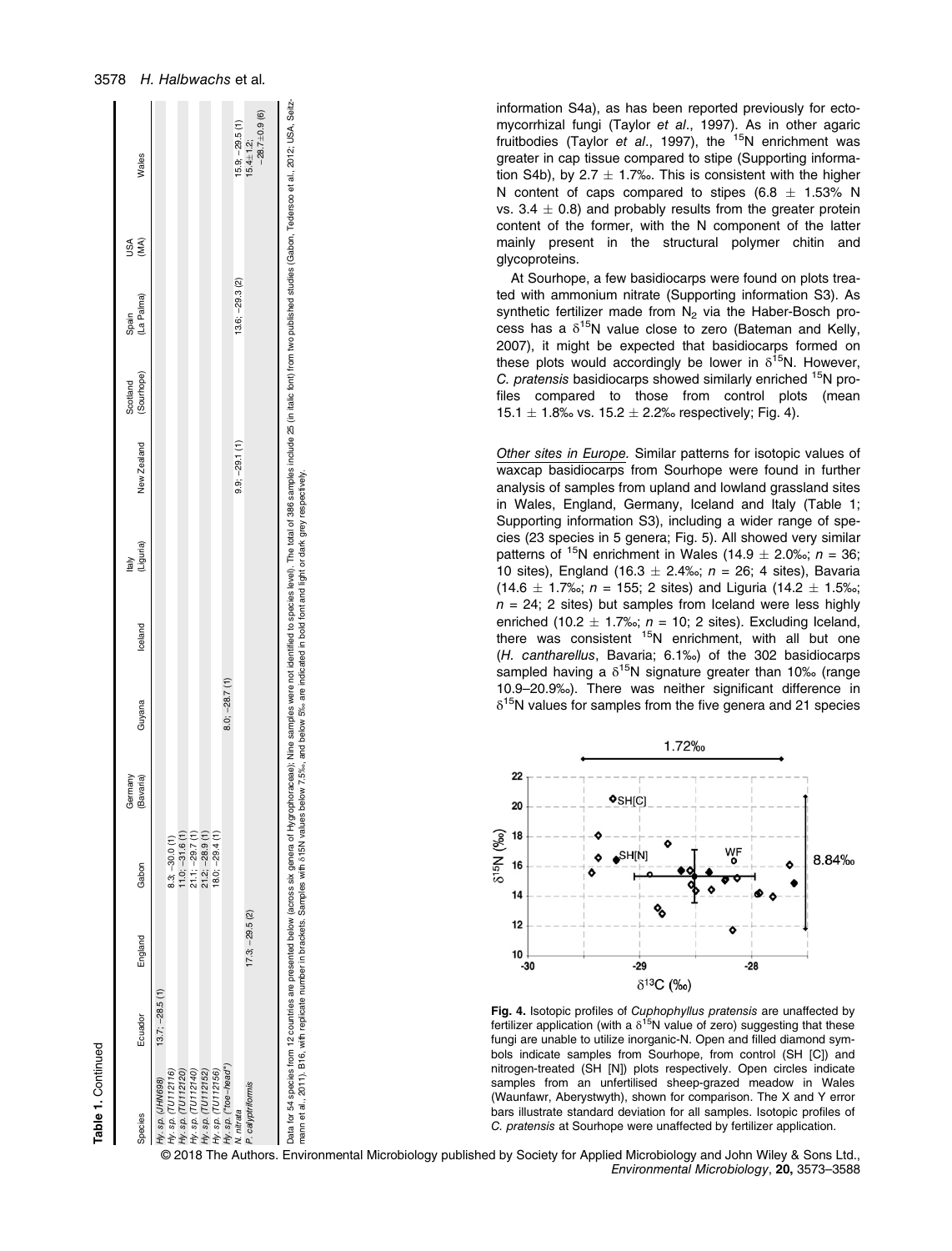

Fig. 5. Comparison of intergeneric  $\delta^{15}N$  and  $\delta^{13}C$  variations in Hygrophoraceae genera across all sites and average  $\delta^{15}N$  and  $\delta^{13}C$ for ectomycorrhizal and saprotrophic fungi from 16 published woodland studies. Genera of family Hygrophoraceae are shown with inverted black triangles; Mean for grassland saprotrophic fungi (GS) is indicated with green square. Mean values for ectomycorrhizal fungi (blue circles) and woodland saprotrophic fungi (red triangles) from published studies are also shown. Error bars in grey indicate standard error. Hygrophoraceae genera are labelled as follows: Cuphophyllus (Cu), Gliophorus (Gl), Humidicutis (Hu), Hygrocybe (Hc), Hygrophorus (Hp), Neohygrocybe (Ne), Porpolomopsis (Po). Raw data and keys to published study labels (including numbers of replicates) are presented in Supporting Information S10. [Color figure can be viewed at [wileyonlinelibrary.com](http://wileyonlinelibrary.com)]

within grassland Hygrophoraceae, nor did grassland type significantly affect  $\delta^{15}N$  (lowland vs. upland).

In Europe, waxcaps are only rarely encountered beyond grassland habitats but four samples from UK woodlands were similarly enriched in <sup>15</sup>N (14.2  $\pm$  1.9‰; n = 4) to grassland samples. However, two samples of C. lacmus from a stand of pure heather on Lundy Island were slightly lower in  $\delta^{15}$ N (ca. 9.5‰), whilst two samples of H. cantharellus from a boggy upland site vegetated with Sphagnum moss had very low  $\delta^{15}$ N values (0.5 and 1.8‰) (Supporting information S3, and 5). In previous work, the ectomycorrhizal genus Hygrophorus (Taylor et al., 2003; Trudell et al., 2004) was much less enriched in <sup>15</sup>N (all <9.9‰; mean 3.7  $\pm$  4.2‰;  $n = 21$ ; 2 sites) than other Hygrophoraceae. This was the case here for three additional UK and New Zealand Hygrophorus specimens.

Saprotrophic taxa from grassland sites across Europe were much lower in  $\delta^{15}N$  (3.0  $\pm$  2.7‰; n = 50; Supporting information S3) than waxcaps, consistent with findings for saprotrophs from Sourhope.

Outside Europe. Species associated with undisturbed grasslands in northern Europe are also found in other continents, usually in woodland habitats. Dried basidiocarp samples were obtained from three areas outside Europe:

i. subtropical laurel (laurisilva) montane forest in the Canary Islands (La Palma; dominated by Laurus novocanariensis and Persea indica, both Lauraceae, with low levels of ground vegetation, mostly ferns, no ground-dwelling mosses);

- ii. broadleaf-podocarp forest habitats in New Zealand (Bay of Plenty region, North Island), mostly secondary forest dominated by Beilschmiedia tawa, B. taraire (Lauraceae), Cyathea spp. (Cyatheaceae; tree ferns), Vitex lucens (Lamiaceae), Dysoxylum spectabile (Meliaceae) or Leptospermum scoparium (Myrtaceae), with some remaining canopy trees (Podocarpus spp., Dacrycarpus dacrydoides, Dacrydium cupressoides). (Barton, 1972);
- iii. primary lowland moist evergreen forest in Amazonian Ecuador (Cuyabeno Forest Reserve) (Lodge and Cantrell, 1995);

Published data for waxcaps are also available for two additional sites in Africa (primary lowland rainforest, Gabon; (Tedersoo et al., 2012) and coniferous forest/swamp in the United States (Harvard Forest, Massachusetts; (Seitzman et al., 2011); data from these studies was also included in our analyses (Table 1).

Across all five areas,  $\delta^{15}N$  values were high for waxcap basidiocarps and mean values were similar to those found in European grasslands: New Zealand (11.16  $\pm$  5.9‰; n = 32; range 1.79–20.7‰); La Palma:  $(13.1 \pm 3.7\%)$ ; n = 16; range 7.0–21.0‰); Ecuador (14.4  $\pm$  3.8‰; n = 3; range 11.1–18.4); Gabon: (14.6.  $\pm$  6.2‰; (range 10–22‰; n = 5 from a 20 ha plot). However, in New Zealand and La Palma, both areas where the vegetation is dominated by nonectomycorrhizal Lauraceae, the range of  $\delta^{15}N$  values was particularly high and included some samples where  $\delta^{15}N$ enrichment was much lower than found in European grasslands. These lower (< 10‰) values were all found in members of genus Hygrocybe Subgenus Pseudohygrocybe, Sections Coccineae or Firmae [sensu (Lodge et al., 2014); 3/16 in La Palma and 13/32 in NZ]. Some of these New Zealand Hygrocybe spp. had very low  $\delta^{15}N$  (< 2.5; 4/32 samples).

Within-site variation. Within the most intensively studied northern European grassland, basidiocarp  $\delta^{15}$ N values varied widely, even for a single species at a single site. For example,  $\delta^{15}N$  values for C. pratensis (n = 29) at Sourhope varied from 11.7 to 20.6‰ within a 1 ha area. At other sites,  $\delta^{15}$ N varied substantially even within clusters of adjacent basidiocarps across smaller areas  $(1-2 \text{ m}^2)$ : 3.4‰ range for C. virgineus ( $n = 20$ ), 3.0‰ for H. coccinea ( $n = 16$ ) and 2.0‰ for H. quieta ( $n = 15$ ) (Supporting information S3). At Sourhope the position of all C. pratensis basidiocarps was accurately mapped, so we tested whether levels of enrichment correlated with topological or other features of the Sourhope site (Supporting information S6). However, no correlations were detected.

# $\delta^{13}$ C and <sup>14</sup>C analyses

 $\delta^{13}$ C natural abundance. Waxcap basidiocarps were lower  $in \delta^{13}$ C than basidiocarp cap tissues of ectomycorrhizal and saprotrophic fungi reported here and elsewhere. However,  $across$  all samples,  $\delta^{13}$ C values for waxcaps were distributed within a small range (-26.5 to -31.3‰ across all European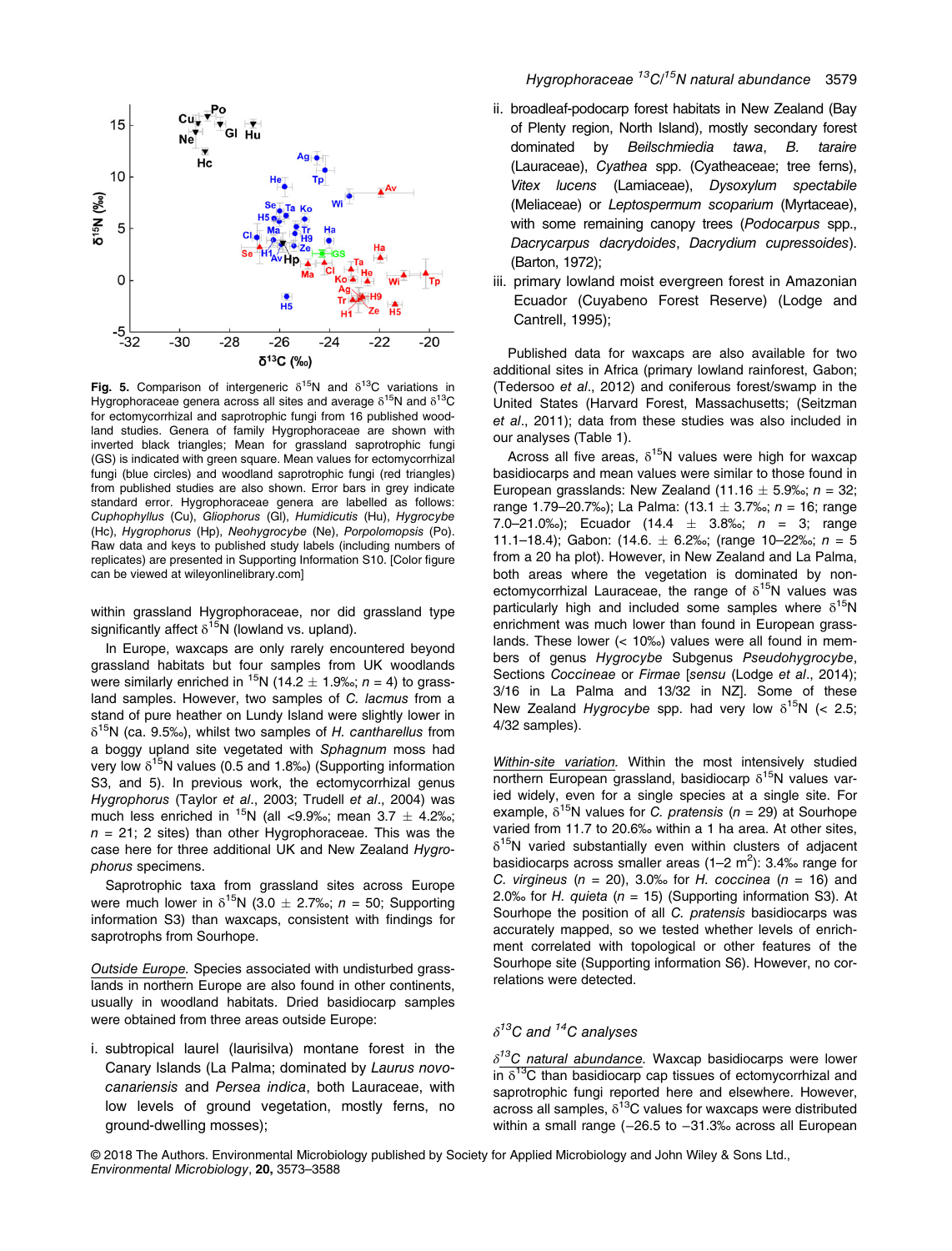|                                 |              |                 |                                                         |          |           | Max age | Min age | Midpoint | $\delta^{13}C$ |
|---------------------------------|--------------|-----------------|---------------------------------------------------------|----------|-----------|---------|---------|----------|----------------|
| <b>Species</b>                  | KewID        | Collection date | Location (lat/long)                                     | % Modern | <b>SD</b> | (year)  | (year)  | (year)   | $(\%circ)$     |
| Cuphophyllus<br>pratensis       | K(M)94710    | 1-Oct-80        | Lower Soudley,<br>Forest of Dean<br>$(51.7901,-2.4887)$ | 127.99   | 0.43      | 1.5     | $-1.0$  | 0.3      | $-28.7$        |
| Cuphophyllus<br>pratensis       | K(M)62869    | 6-Sep-75        | Coral Beach.<br>Dunvegan, Skye<br>$(57.5001,-6.6342)$   | 141.63   | 0.50      | 2.8     | 0.9     | 1.8      | $-29.2$        |
| Porpolomopsis<br>calyptriformis | K(M)60408    | 18-Nov-82       | Down House, Kent<br>(51.3312, 0.0533)                   | 124.34   | 0.54      | 2.2     | $-0.9$  | 0.7      | $-28.9$        |
| Agaricus<br>campestris          | K(M)131768   | 15-Sep-84       | Redlynch, Salisbury<br>(50.9905.<br>$-1.7113$           | 129.28   | 0.39      | 5.8     | 4.2     | 5.0      | $-24.7$        |
| Cystoderma<br>amianthinum       | K(M): 101520 | 26-Oct-75       | Armanthwaite.<br>Cumbria (54.8346,<br>$-2.7870$         | 150.38   | 0.41      | 5.1     | 3.8     | 4.4      | $-23.6$        |

Table 2. <sup>14</sup>C radiocarbon data. Radiocarbon data for UK samples of three Hygrophoraceae and two grassland saprotrophs.

samples: 4.8‰ range) (Fig. 5: Supporting information S3). The data presented here for more than 20 species in 6 genera and including data from several previous studies show that mean  $\delta^{13}$ C values varied relatively little across the diverse range of habitats [from  $-27.7 \pm 0.9%$  (USA) to  $-30.0 \pm 0.3$ ‰ (Spessart, Germany)]. Samples from New Zealand varied widely in  $\delta^{13}$ C values (-23.9 to −32.1‰) and were over-represented relative to other areas amongst the more extreme  $\delta^{13}$ C values.

 $14^{\circ}$ C radiocarbon analysis. The  $14^{\circ}$ C content of three Hygrophoraceae samples were analysed, alongside two samples of saprotrophic fungi (Agaricus campestris and Cystoderma amianthinum) which commonly co-occur with waxcaps. Samples collected during the period 1970–1985 (from the RBG Kew Fungarium) were selected, as the steeper gradient then of the atmospheric  $14C$  curve allowed more accurate dating. The calibrated midpoint ages for A. campestris and C. amianthinum were 5.0 and 4.4 years, suggesting that basidiocarp carbon was derived from organic matter formed several years earlier (Table 2). However, for the three Hygrophoraceae, the midpoint  ${}^{14}C$  age was younger, in two cases a few months but for the third it was 1.8 years.

# **Discussion**

## Host range of waxcap fungi

In Europe, waxcap fungi are predominantly associated with grassland habitats (Halbwachs et al., 2013a). This partly relates to the unusual nature of European grasslands, which are largely sub-climax ecosystems, in which succession to woodland has been prevented by human activity or large mammalian herbivores (Vera, 2000), whereas afforestation of grassland ecosystems in other continents is prevented by low or episodic rainfall. In the temperate and boreal systems dominated by trees which host ECM fungi, waxcaps are encountered only rarely (Hesler and Smith, 1963). However, forest systems at lower latitudes are generally dominated by non-ECM tree species and waxcaps are widespread in such habitats. In the present study, many samples were obtained from forests dominated by non-ECM (and predominantly AMassociated; Wang and Qiu, 2006; Tedersoo and Nara, 2010) Lauraceae in New Zealand and the Canary Islands. Quantitative data was not obtained but waxcaps are clearly more commonly encountered here than in more northerly ECM-dominated habitats. Toju et al. (2014) detected several Hygrocybe spp. in Japanese forests containing significant amounts of Lauraceae (19%; Neolitsia, Litsea, Machilus), all from the roots of nonfagaceous (non-ECM) plants. Thus waxcaps appear to avoid ectomycorrhizal plants (Halbwachs et al., 2013a), a phenomenon also seen in some European grasslands when ectomycorrhizal shrubs such as Helianthemum are present (Griffith et al., 2013). If mycorrhizal, then these observations suggest that waxcaps cannot associate with ECM hosts or cannot compete with ECM fungi.

The absence of any consistent group of host plants, in contrast to ECM and ericaceous mycorrhizal fungi, is the main reason that waxcaps have been classified as saprotrophs. Suggestions of their putative hosts have often pointed to bryophytes (Griffith et al., 2002; Seitzman et al., 2011; Lodge et al., 2014), as some waxcaps, mostly in Hygrocybe Section Cocciniae (Lodge et al., 2014), commonly associate with Sphagnum, especially in boreal locations (Boertmann, 2010). The lowest  $\delta^{15}N$ (0–2‰) values for European waxcaps were for two H. cantharellus samples in Sphagnum. Several of the Hygrocybe samples analysed by Seitzman et al. (2011), also from a site dominated by Sphagnum, were also low in  $\delta^{15}N$  (6.2–7.4‰). H. cantharellus is found with Sphaqnum in New Zealand ([http://www.kaimaibush.co.nz/](http://www.kaimaibush.co.nz/Fungi/Hygrocybe1.html) [Fungi/Hygrocybe1.html](http://www.kaimaibush.co.nz/Fungi/Hygrocybe1.html)) and several Hygrocybe spp. from this area had unusually low  $\delta^{15}N$ , however, precise substrate details are not available for our samples. Thus the association of certain Hygrocybe spp. with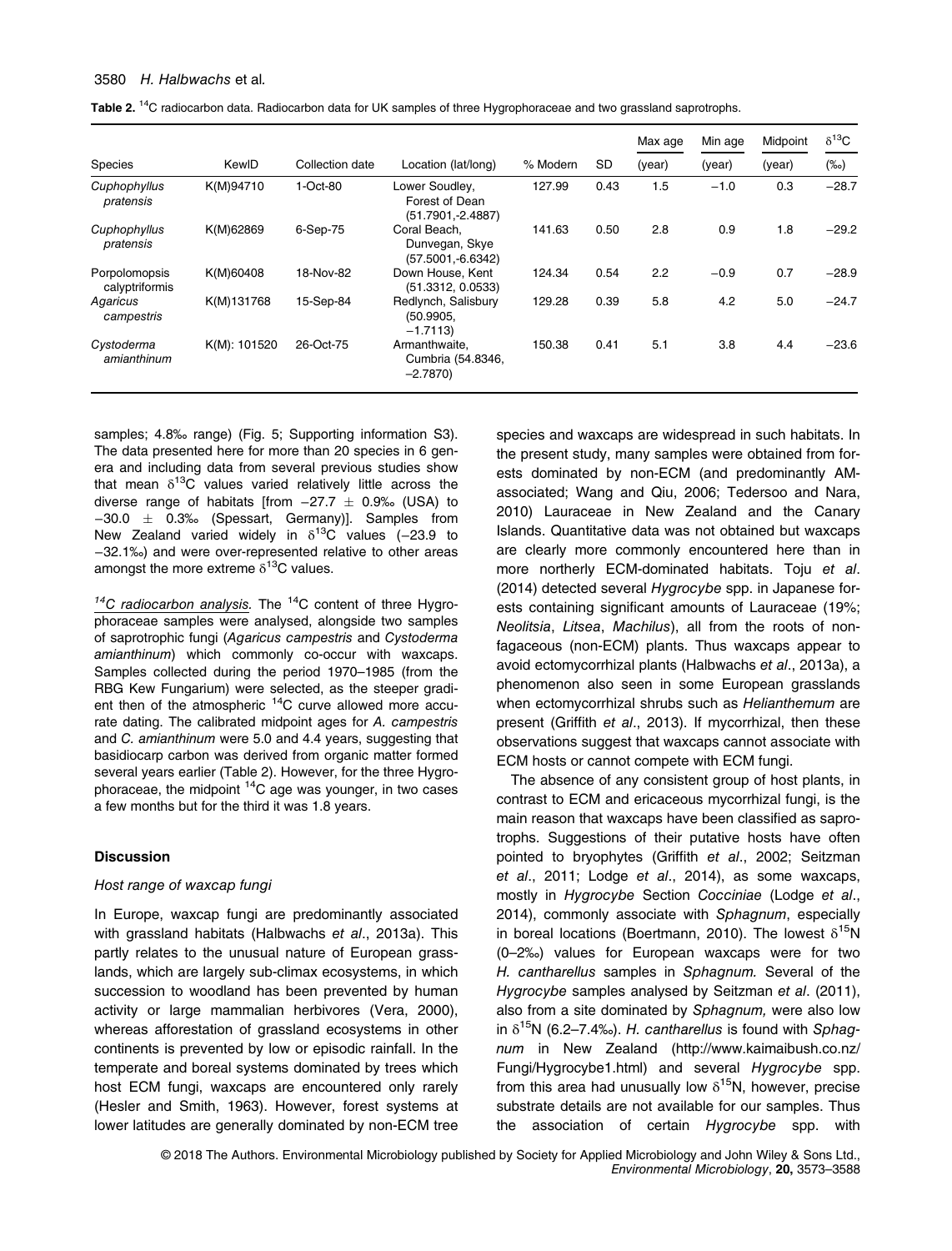Sphagnum, and the low  $\delta^{15}$ N values for these at diverse locations, suggests a biotrophic interaction atypical of those more commonly found amongst waxcaps. This may relate to the important role of cyanobacteria in the nitrogen nutrition of Sphagnum (Berg et al., 2013).

Mosses are also abundant in many European 'waxcap' grasslands, with Rhytidiadelphus squarrosus being the second most commonly associated species (after Agrostis capillaris) in Welsh grasslands (Griffith et al., 2014). At Sourhope, this moss comprised 17% of total cover in control plots (Supporting information S1), however, at other waxcap-rich grasslands in the UK, for example Park Grass (Silvertown et al., 2006), mosses are present at only low abundance, as they are from laurisilvan forests and tropical wet forests. Killing of mosses with  $FeSO<sub>4</sub>$  did not affect waxcap fruiting (Griffith et al., 2014). In laurel forests at La Palma where waxcaps are commonly found, mosses are largely absent. Taken together these lines of evidence suggest that the putative hosts may include both mosses and a potentially diverse array of higher plants.

# The biotrophic status of waxcap fungi

The additional  $\delta^{13}$ C natural abundance data presented here confirm for many waxcap species from diverse habitats across the world that the basidiocarps of these fungi are consistently more depleted in  ${}^{13}$ C (mostly -26 to −30‰) than are those of ECM (Taylor et al., 1997; Taylor et al., 2003). They are also depleted in  ${}^{13}$ C relative to saprotrophic taxa examined here from grassland habitats across the UK ( $-24.9 \pm 1.6\%$ ), as well as saprotrophs from other, mostly woodland, habitats (Kohzu et al., 1999; Taylor et al., 2003). This is consistent with the possibility that waxcaps, like other members of the Hygrophoraceae, are biotrophs deriving organic C from plant hosts rather than from soil organic matter.

We did not undertake extensive analyses of associated soil and vegetation but at Sourhope  $\delta^{13}$ C values for the dominant plant Agrostis capillaris (mean leaf and root  $\delta^{13}C$  $-27.8\%$  and  $-27.3\%$ , respectively;  $n = 3$ ; Supporting information S6) and soil (−26 to −27‰ at Sourhope and increasing with soil depth; Figs. 2 and 3; Supporting information S6) were depleted in  ${}^{13}$ C relative to basidiocarps of saprotrophs at Sourhope (-25.1  $\pm$  1.4‰; n = 43), consistent with the preferential loss of  ${}^{12}$ C as CO<sub>2</sub> during microbial catabolism of organic matter (Kohzu et al., 1999). In contrast, mean  $\delta^{13}$ C values for waxcap tissues at Sourhope ( $-28.4 \pm 0.7$ ‰) were, however, similar to vegetation and slightly depleted in  ${}^{13}$ C relative to soil by ca. 2‰. If waxcaps are saprotrophic, it is difficult to explain why they are depleted in <sup>13</sup>C relative to soil, and distinct from known saprotrophs. Thus the most parsimonious explanation for the <sup>13</sup>C natural abundance patterns reported here is that that they derive C directly from plant photosynthate.

We used the steep annual decline in atmospheric  $14CO<sub>2</sub>$  during the 1970–1980s to estimate accurately the date at which the carbon present in fungarium basidiocarps had been fixed by photosynthesis. The  ${}^{14}C$  age of the waxcap samples analysed was 0–2 years, whereas for two saprotrophic grassland fungi, the  ${}^{14}$ C age was 4–5 years. These  $14C$  dates for waxcaps are consistent with the use of recently fixed C such as photosynthate, and not consistent with the use of soil organic matter which contains C fixed many years earlier (Chapela et al., 2001; Hobbie et al., 2002). Fungal colonization of senescent or recently dead roots cannot be excluded, since this would also have a recent  $14C$  signature. Hobbie et al. (2002) found that fresh conifer needles were unexpectedly enriched in <sup>14</sup>C, dating to 0–3 years prior to collection, and they discussed the various factors that could account for both this and the similar dating of  $14C$  in basidiocarps of known mycorrhizal species, including anaplerotic fixation of CO<sub>2</sub> (Wingler et al., 1996), internal recycling of C within mycelial systems and uptake of C from soil amino acids by fungi. However, Treseder et al. (2006) found no evidence of transfer of <sup>14</sup>C from labelled litter to ECM fungi.

As part of the NERC Soil Biodiversity Initiative, a  $13$ CO<sub>2</sub> pulse labelling facility was established at Sourhope during 2000-2002 (Staddon et al., 2003). We collected basidiocarps formed near the pulse points to test whether any  ${}^{13}CO_2$  fixed by plants within the pulse domes was later incorporated into waxcap basidiocarps formed nearby. A single heavily-labelled basidiocarp of C. pratensis ( $\delta^{13}$ C 92.3‰; Supporting information S7) was detected 20 cm from one pulse dome (14 days after the 4–6 h pulse). Johnson et al. (2002) established ingrowth cores (with root but not hyphal in-growth prevented by 35 μm mesh) within the pulse domes and showed that  ${}^{13}CO_2$  from microbial respiration within the cores was significantly reduced if cores had been rotated to disrupt hyphal connections. They ascribed this respiration to arbuscular mycorrhizal fungi (AMF) but this respiration could also have been by mycelia of waxcaps, a possibility supported by DNA metabarcoding studies which consistently find AMF abundance (< 5%) in undisturbed grasslands to be lower than that of waxcaps and other fungal groups (Geml et al., 2014; Jumpponen and Jones, 2014; Detheridge et al., 2018). Treonis et al. (2004) used the same pulsing system to monitor incorporation of  ${}^{13}$ C from labelled CO<sub>2</sub> into microbial phospholipid fatty acids (PLFAs). The most heavily labelled PLFA was 18:2ω6,9 which is the dominant PLFA in basidiomycetes (> 80% of total PLFAs) and present at only low abundance (< 2%) in AMF (Baldrian et al., 2013). These observations are consistent with the other isotopic data presented above, suggesting that waxcaps can access recently fixed photosynthate.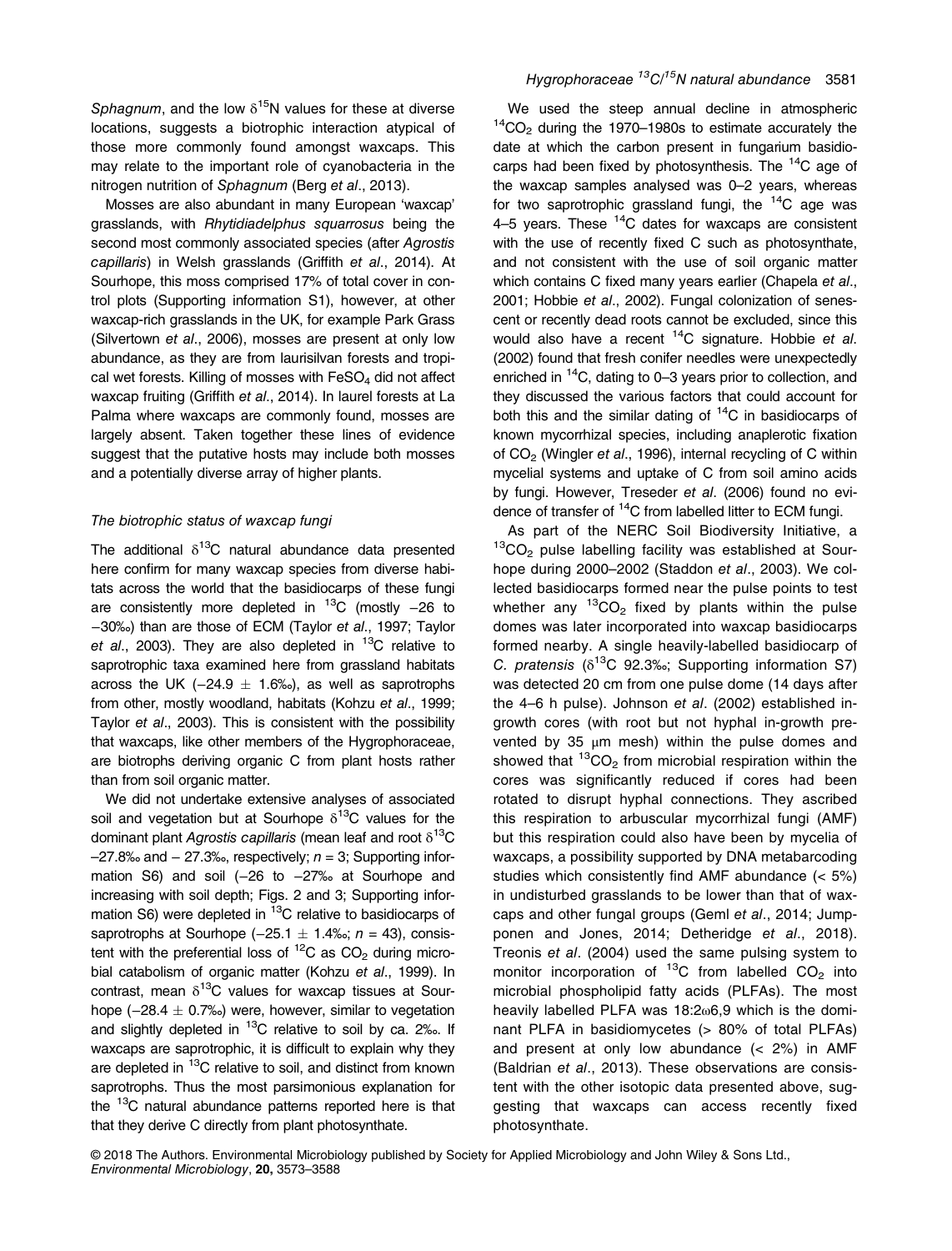# Isotopic enrichment of  $15N$  in waxcap basidiocarps

The consistently high level of  $15N$  enrichment reported here (Table 1), significantly higher than values for soil and vegetation which we also analysed (Fig. 4; Supporting information S6), is not found in any other group of basidiomycetes, though similarly high values are found for some ascomycetes (Tuber spp.) associated with mycoheterotrophic orchids (Schiebold et al., 2017). More than  $> 40\%$  of the  $> 250$  samples reported here were enriched beyond 15‰ and most samples below 10‰ are either associated with Sphagnum or are within Hygrocybe Section Cocciniae, as described above. ECM basidiocarps enriched in  $\delta^{15}N$  are widely reported (mostly falling within the range  $+3$  to  $+9\%$ ), however, values above 10‰ are unusual (Trudell et al., 2004). There has been much discussion about why ECM basidiocarps are enriched in  $15N$ , and also why ECM fungi belonging to different genera are variably enriched in  $15N$  relative to atmospheric  $N_2$  and the bulk substrate (Trudell et al., 2004; Hobbie and Agerer, 2010). One probable factor for some <sup>15</sup>N enrichment in ECM fungi is the preferential supply of lighter  $14N$  to the host due to fractionation against  $15N$  during transamination (glutamine–glutamate shuttle) at the mycorrhizal interface (Emmerton et al., 2001; Hobbie et al., 2012). Such transamination reactions discriminate strongly against <sup>15</sup>N (Handley and Raven, 1992).

Transamination from glutamine is also involved in chitin synthesis (via glucosamine:fructose-6-phosphate aminotransferase; EC2.6.1.16; (Ram et al., 2004) and the fractionation against  $15N$  during glucosamine synthesis explains the lower  $15N$  enrichment of more chitin-rich stipe tissues in waxcaps (by 0.7–5.4‰; Supporting information S4), relative to the more protein-rich cap tissues. Similar differences in  $\delta^{15}$ N between caps and stipes are reported for basidiocarps of many other fungi including ECM (Taylor et al., 1997; Hobbie et al., 2012). Although the N content of chitin is low (6.3%) compared to protein (ca. 15%), it comprises a significant proportion of total biomass in filamentous fungi (5%–10% of cell dry weight; (Free, 2013) and thus represents an important pool of N. The dynamics of chitin catabolism and internal recycling in fungi are not well understood (Merzendorfer, 2011) but recent genome data can provide valuable insights. For example, the model ECM species Laccaria bicolor contains genes encoding chitinase/hexosaminidase (EC3.2.1.14/EC3.2.1.52) which mediates release of N-acetylglucosamine monomers but it lacks the requisite genes for further breakdown [N-acetylglucosamine-6-phosphate deacetylase (EC3.5.1.25) and glucosamine-6-phosphate deaminase (EC3.5.99.6)] which are present in the genomes of most saprotrophic fungi hitherto studied (<http://www.genome.jp/kegg>). This suggests, for this species at least, that once incorporated into chitin, this N is not released back to the protein/inorganic pool.

To explain the wide range of taxon-specific  $\delta^{15}N$  values in the basidiocarps of ECM fungi, Hobbie and Agerer (2010) correlated these differences with the nature and extent of the underlying mycelial system ([www.deemy.de;](http://www.deemy.de) (Rambold and Agerer, 1997). Taxa having more extensive exploratory mycelia formed basidiocarps which were more enriched in <sup>15</sup>N (Supporting information S8). They postulated that the wide variation in  $\delta^{15}N$  values could be explained using a two-pool model of distribution of N within mycelial systems, one comprising immobile <sup>15</sup>Ndepleted chitin and the other mobile <sup>15</sup>N-enriched protein, as described above. They proposed that the loss of <sup>15</sup>Ndepleted N to the host plant and its immobilization in chitin leads to  $15N$  enrichment of the protein pool which is translocated for basidiocarp formation (Supporting information S8). Thus, high  $\delta^{15}N$  values for basidiocarps could be explained by high levels of transfer of N to hosts or by high investment in cell wall material (i.e. extensive mycelial systems). Whether this is a feature of all mycorrhizal association is unclear as both (Merckx et al. (2010) and Courty et al. (2015) did not find evidence of such  $15N$ partitioning in AMF symbioses.

Recent DNA metabarcoding analysis of undisturbed grasslands in the UK has shown that waxcaps alongside Clavariaceae comprise 40%–70% of the total fungal biomass present in these soils, with waxcap mycelia present at ca.  $0.5-1.5$  mg.g<sup>-1</sup> dw. soil (Detheridge et al., 2018). This is consistent with observations of large numbers of waxcap basidiocarps, sometimes forming large fairy rings (Griffith et al., 2014). In contrast, ECM-forming Hygrophoraceae (Hygrophorus spp.) form only limited mycelial networks [\(www.deemy.de](http://www.deemy.de); (Agerer, 2006), consistent with their low  $\delta^{15}N$  signatures (Seitzman et al., 2011).

For some ECM,  $15N$  enrichment of basidiocarps has been linked to <sup>15</sup>N depletion in tissues of the host plants (Högberg et al., 1996; Hobbie and Högberg, 2012). However, this may prove challenging to demonstrate for waxcaps due to their apparently diverse host associations and the absence of any visible soil mycelial networks (Halbwachs et al., 2013b). Nevertheless,  $\delta^{15}$ N values for European waxcaps were 12.5‰ higher than those of saprotrophs inhabiting the same grasslands. The latter obtain their nitrogen from plant litter and soil with lower <sup>15</sup>N content (Gebauer and Taylor, 1999) and the disparity suggests that waxcaps use nitrogen sources different from those accessed by saprotrophic fungi.

# N sources accessed by waxcaps

It has long been suggested that one reason for the drastic reduction in the numbers of 'waxcap' grasslands in Europe is the widespread use of synthetic fertilizers in agriculture. However, this has not hitherto been rigorously demonstrated. At the Sourhope field experiment,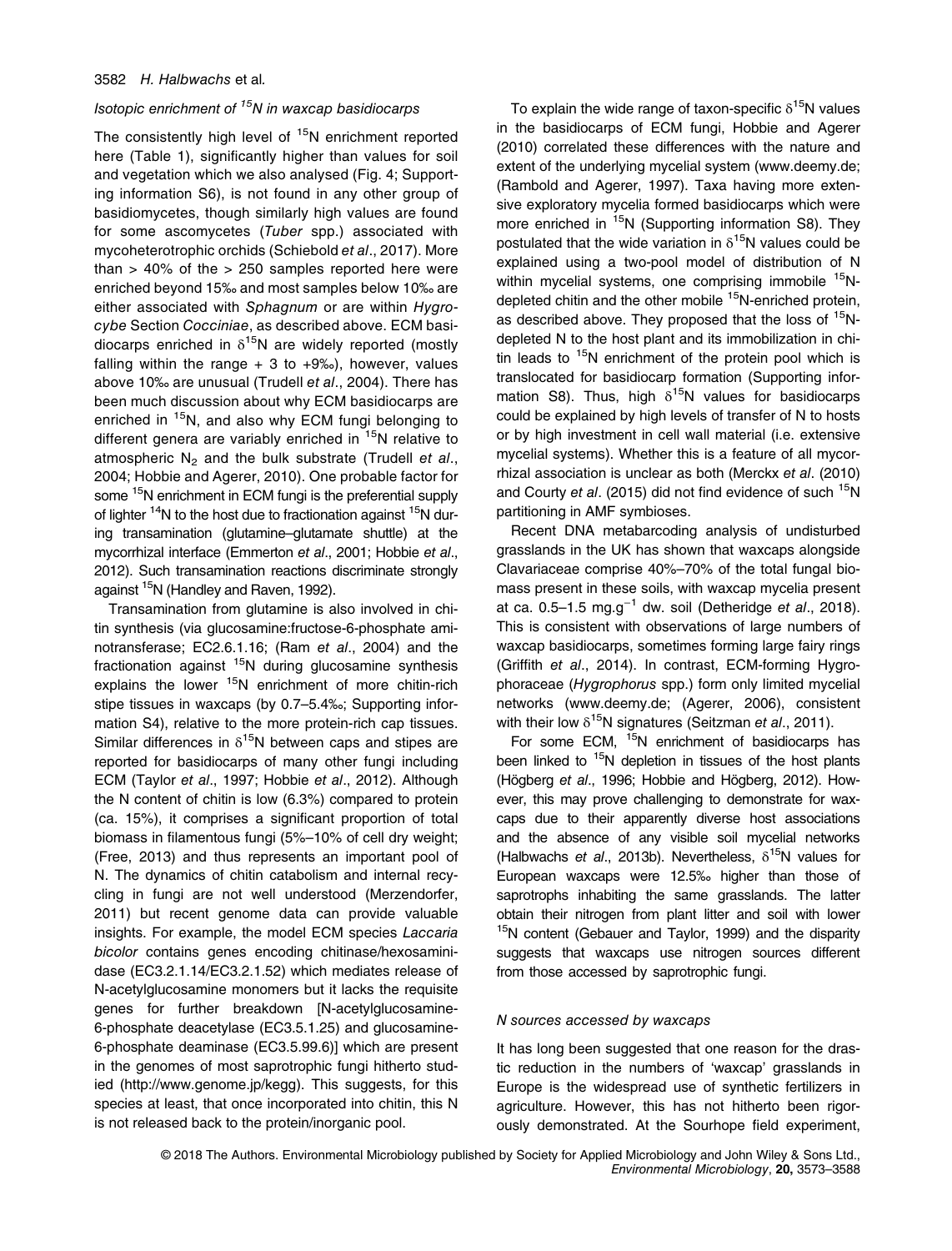application of ammonium nitrate at standard agricultural rates caused a threefold reduction in the abundance of waxcap basidiocarps and even greater reduction when applied in conjunction with lime (Fig. 1).

The fact that these differences were consistently found over a five-year period suggests that such changes are linked to long term decline of fungal mycelium in soil. ECM fruiting declined along a nitrogen deposition gradient (< 15 kg N.ha<sup>−1</sup> years<sup>−1</sup>), (Lilleskov *et al*. (2001, 2002) with the more nitrogen-sensitive species, for example Cortinarius spp., preferentially using organic N sources. The authors also observed that basidiocarp  $\delta^{15}$ N values were positively correlated with mineral N levels in soil. However, our data did not reveal any such correlation, with  $\delta^{15}N$  values of waxcap basidiocarps similar for N-amended plots and from control plots (Fig. 4). As noted above, the species examined by Lilleskov et al. (2002) were all culturable and able to use ammonium as sole N source. Waxcaps remain uncultured, so it has not been possible to test directly their ability to utilize inorganic N, though our field data suggest not. Nitrate or ammonium (or the redox intermediates of these) could be toxic to waxcaps but it is also possible that other soil microbes out-competed waxcaps for ammonium and nitrate in the amended plots. The synergistic inhibition by nitrogen and lime on waxcap fruiting points towards outcompetition for resources by bacterial populations, as the ratio of fungi to bacteria (F:B ratio; (Bardgett et al., 1996) is known to correlate positively with pH. Dawson et al. (2003) reported a fourfold increase in bacterial numbers on N/L plots compared to control plots at Sourhope, whereas populations of culturable fungi remained constant, as did fungal PLFA levels (Murray et al., 2006).

The fractionation mechanisms described above and the Hobbie/Agerer two-pool model provide only a partial explanation of the high  $\delta^{15}N$  values of waxcap basidiocarps. The lines of evidence set out above suggest that waxcaps rely on sources of organic N. Bulk SOM at Sourhope and Amorbach were enriched in <sup>15</sup>N (6–8‰; Figs. 2 and 3), with the level of enrichment increasing with soil depth (linked to a decrease in total N content). It is possible that waxcaps access N from aged/recalcitrant <sup>15</sup>N-enriched sources, such as complex heterocyclic polymers in deeper soil horizons (Dijkstra et al., 2006; Evans, 2007; Hobbie and Ouimette, 2009). Such sources would at least partly originate from organisms high in the food chain: the higher the  $15N$  signature of an organism, the higher its position in the food chain (Griffith, 2004; Boecklen et al., 2011). We consider it highly unlikely that N is obtained from any plants, since these have consistently low  $\delta^{15}N$  values (-3 to +5‰; Supporting information S2; (Temperton et al., 2012). However, more plausible alternate sources could also include microbe-derived N in the form of highly recycled amino acids, amino sugars or protein-N continuously recycled and mopped up by microbes (as N fragments or whole amino acids) such that the lifetime of these labile compounds in soils is thereby extended (Gleixner et al., 2002; Bol et al., 2009). Such an argument would explain their occurrence only in undisturbed grasslands where soil processes over decadal timescales have accumulated old organic matter reserves in deeper soil strata. However, this explanation ignores the higher organic N content towards the upper, more accessible surface horizons.

The fivefold reduction in waxcap fruiting at Sourhope following application of the pesticide chlorpyrifos offers potential insight into the N metabolism of waxcaps. This acetylcholinesterase inhibitor is toxic to invertebrates, with for instance earthworms exhibiting sublethal effects at standard application rates (Pelosi et al., 2014). There is no evidence of direct inhibition of fungal growth/differentiation by chlorpyrifos at the levels applied here (338 mg.m-<sup>2</sup> .year−<sup>1</sup> ; Supporting information S1), so this finding suggests a hitherto undescribed interaction between waxcaps and soil animals. Dawson et al. (2003) quantified microbial PLFA at Sourhope and reported a substantial (sevenfold) decrease in fungal biomass on biocide plots. This raises the possibility that waxcaps may derive N from soil invertebrates and are inhibited in fruiting (and possibly mycelial growth) by the absence of such food sources. Several agaric fungi can derive N from invertebrates (Barron and Thorn, 1987), including the ectomycorrhizal Laccaria laccata, which can consume collembolans and transfer N from such sources to host plants (Klironomos and Hart, 2001). Similarly, Metarrhizium spp. and other claviceptaceous entomopathogens can transfer insect-derived N to diverse host plants (Behie et al., 2012).

Nitrogen derived from soil animals may also explain not only the highly elevated  $\delta^{15}N$  values of grassland waxcap basidiocarps but also the high level of localized variability of these  $\delta^{15}N$  patterns. At Sourhope,  $\delta^{15}N$  values for C. pratensis across control plots varied by 8‰ (12–20‰), similar to that found for this species at a global scale. Even for basidiocarps forming part of the same fairy ring there was 3–4‰ variation (Supporting information S3), suggesting a high level of spatial heterogeneity in the N sources accessed. The only known insect-associated fungus at Sourhope was Cordyceps militaris, a pathogen of lepidopteran larvae. Ascocarps of this species from control plots at Sourhope were high and variable in  $\delta^{15}N$  $(8.0 \pm 2.4\%)$ , n = 3; Supporting information S3).

A meta-analysis of  $\delta^{15}N$  values in soil invertebrates by Tiunov (2007) suggested that many are elevated in  $15N$ , ranging from  $+6.5$  to  $+9.3%$ , with predators occupying higher trophic levels in food webs being more enriched in <sup>15</sup>N (Supporting information S9). With regards to which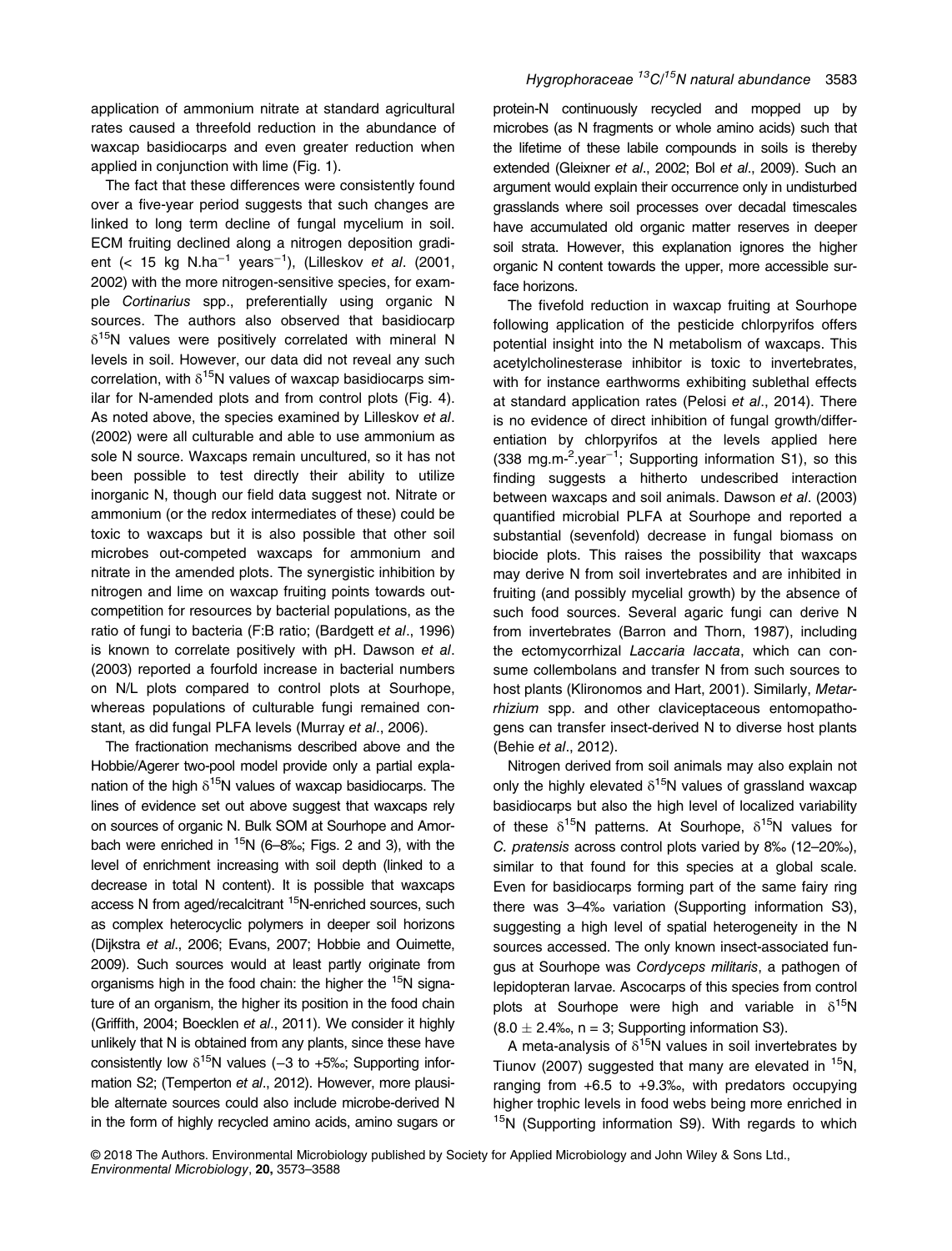## 3584 H. Halbwachs et al.

invertebrates might be the source of waxcap N, surveys of soil invertebrates in biocide plots at Sourhope found severe effects on certain groups (e.g. tipulids) and lesser negative effects on other taxa (enchytraeids, nematodes, tardigrades) (Dawson et al., 2003; Cole et al., 2006). The most abundant invertebrates are earthworms and dipteran larvae, which together typically accounted for >70% of total animal biomass (Murray et al., 2009). Bishop et al. (2008) found the endogeic species Allolobophora chlorotica to be the most abundant earthworm at Sourhope (40 individuals.m<sup>-2</sup> on control plots), whilst Neilson et al. (2000) found this species to be the most highly enriched in  $15N$  (8–10‰) of all the earthworm species at several of the grassland sites they studied. Similarly, Schmidt et al. (2004) found that this and other endogeic earthworms and Enchytraeidae were the most highly enriched in  $15N$  (11–15‰; Supporting information S9).

We estimated invertebrate biomass in Sourhope control plots using published data (earthworms, collembolans, enchytraeids; Table 1 in (Cole et al. [2006] and tipulids; Fig. 1 in (Dawson et al. [2003]) to be ca. 100–200 g fresh weight m<sup>-2</sup>, accounting for the substantial (>2-fold) seasonal variation that was recorded. This corresponds to 1.75–3.5 g N.m<sup>-2</sup> (assuming 83% water content and 10% N content of dw), ca. 1% of the total N pool [for Sourhope soils (0–10 cm; 60 kg dry weight.m<sup>−2</sup> at 0.4% N) =240 g N.m<sup>−2</sup>]. We further estimated the total N content in waxcap biomass to be ca. 3 g.m $^{-2}$  [based on 0.25 basidiocarps.m $^{-2}$ , with dry wt 2.5 g each (C. pratensis) and 5% N content (Supporting information S3), assuming 1% of biomass in basidiocarp]. These estimates suggest that the likely N demand from waxcaps and the N available via soil invertebrates are of similar magnitude.

## **Conclusions**

Here, we provide evidence from isotopic studies and field experiments that not only do these fungi obtain C directly from plant photosynthate but that they are potentially mycorrhizal. The diversity of habitats occupied by waxcap fungi suggests that they can form associations with a diverse range of host plants and their absence from habitats dominated by ECM suggests that they are outcompeted in such habitats. The N nutrition of waxcaps is clearly unusual but their elevated  $\delta^{15}N$  signatures were remarkably conserved at a global level, with rare exceptions restricted to a few species within genus Hygrocybe and possible association with bryophyte hosts. Within the context of their elevated  $\delta^{15}$ N signatures, we were unable to pinpoint the cause of the high variability in  $\delta^{15}N$  but we propose that this is linked to their ability to utilize diverse N sources which vary in  $\delta^{15}N$ , and which include soil invertebrates. However, it is also possible hitherto undiscovered uptake or loss processes leading to extreme levels of <sup>15</sup>N fractionation may be involved. In the absence of any axenic/monoxenic culture system for waxcaps, it is likely that further elucidation of the mechanisms involved must be obtained from genomic data and compound-specific isotopic investigations.

## Experimental methods

#### Field sites and plot treatments at Sourhope

An upland grassland (Rigg Foot, Sourhope, Kelso, Scotland; Lat/Long: 55.470°, -2.231°; altitude: 310 m; the focus of the NERC Soil Biodiversity Programme) was the main field site used in this study. The site had previously been under pasture for at least 50 years with no fertilizer additions and is classified as U4d (Festuca-Agrostis-Galium) in the UK National Vegetation classification (Supporting information S1). The soils are acid brown earths, derived from andesitic lavas of Old Red Sandstone.

The experiment comprised four treatments (five replicates each;  $12 \times 20$  m plots): Control (C; no additions), nitrogen fertilizer [N; granular NH<sub>4</sub>NO<sub>3</sub> (24 g.m<sup>-2</sup>. years<sup>-1</sup>), two equal applications in May and July]; lime (L; 600 g. m−<sup>2</sup> , each spring); biocide [B; Dursban 4 (Chlorpyrifos), five monthly application from May to September (0.15 ml.m−<sup>2</sup> )]; Nitrogen/Lime (NL; as above combined) (Fitter et al., 2005). Grass was cut to 6 cm at 3 week intervals (six cuts from May to September) and clippings were removed (Supporting information S1). Basidiocarp surveys were conducted over a five-year period (2001–2005) with 2–5 visits annually (12–26 days apart) between early September and early November. Names used for fungal species are in agreement with IndexFungorum.

### Sampling and isotopic analyses

Isotopic analyses were conducted on cap (pileus) tissues of dried basidiocarps. Samples observed during field surveys were picked, dried within 24 h of collection in a ventilated drying cabinet at  $<$ 40 $^{\circ}$ C and stored desiccated at the Aberystwyth University Fungarium (code ABS). Identification of samples was based on macroscopic and microscopic examination according to Boertmann (2010). Subsamples of cap tissue were excised from these and ground for isotopic analysis. Further details of sampling locations and the species analysed are given in Supporting information S6. At two sites (Amorbach and Sourhope), soil cores were taken in a W-shaped pattern (30 cm distance between cores; 3–5 replicates). Samples were separated by depth into 25–30 mm segments down to the bedrock (Sourhope) or up to 23 cm (Amorbach). Cores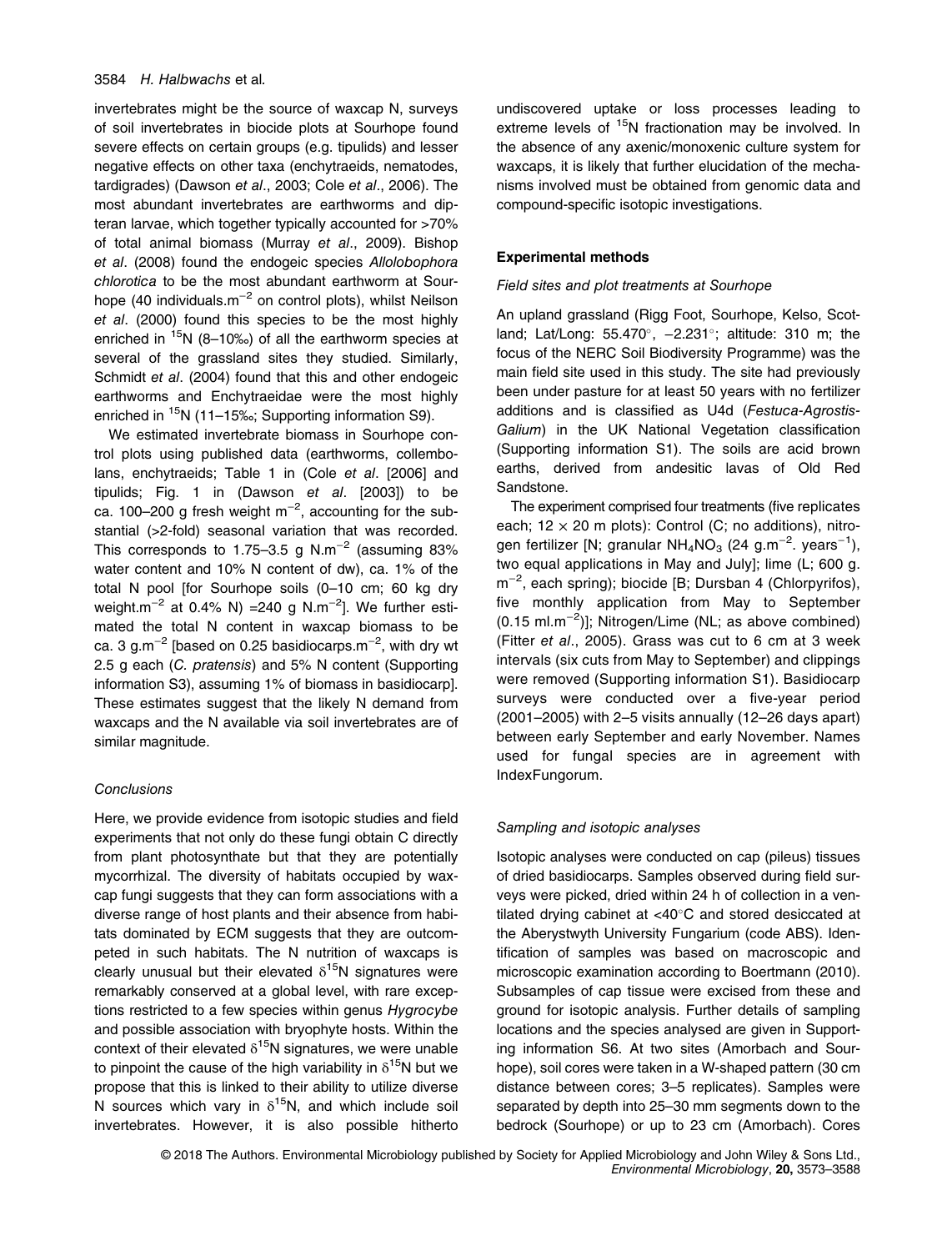were dried overnight at 60 $\degree$ C and ground to a fine powder. Samples of associated higher plants were also collected adjacent to soil cores, dried and ground.

Isotope analyses were conducted by continuous flowisotope ratio mass spectrometry (CF-IRMS), using an automated N/C analysis-mass spectrometry (ANCA-MS) system (Europa 20/20, Crewe, UK) at Lancaster, North Wyke, by Conflo III Interface. Recent samples from Italy, Liguria, La Palma and northern Bavaria were analysed at the Bayreuth University (for details refer to [http://www.bayceer.uni](http://www.bayceer.uni-bayreuth.de/ibg/en/ausstattung/geraet/geraet_detail.php?id_obj=65905)[bayreuth.de/ibg/en/ausstattung/geraet/geraet\\_detail.php?](http://www.bayceer.uni-bayreuth.de/ibg/en/ausstattung/geraet/geraet_detail.php?id_obj=65905) [id\\_obj=65905\)](http://www.bayceer.uni-bayreuth.de/ibg/en/ausstattung/geraet/geraet_detail.php?id_obj=65905). Values were referenced against atmospheric nitrogen and V-PDB limestone standards.

# $14C$  analysis

To obtain basidiocarp samples corresponding to a period when atmospheric radiocarbon  $(^{14}C)$  levels were elevated, three Hygrophoraceae samples were chosen from the Mycological Herbarium at the Royal Botanic Gardens (RBG), Kew. Samples were taken from grassland sites but avoided urban areas, where the  $14$ C-dead CO<sub>2</sub> from localized fossil fuel burning could cause distortion of data. The samples were analysed to quantify  $14C$  content. Basidiocarp cap segments were subjected to a weak acid wash (0.5 M HCl) to remove potential contaminants. The samples were then combusted in sealed quartz tubes and sample CO<sub>2</sub> cryogenically recovered, graphitised (Slota et al., 1987) and measured for  ${}^{14}C$  concentration by accelerator mass spectrometry (AMS) at the Scottish Universities Environmental Research Centre, East Kilbride, UK. Following convention, <sup>14</sup>C results were normalized to a  $\delta^{13}$ C of −25‰, and expressed as percentage modern (ratio of sample  ${}^{14}$ C content relative to the oxalic acid international standard; (Stuiver and Polach, 1977). Radiocarbon concentrations were used to determine the age of initial carbon fixation from the atmosphere by matching sample percentage modern results with a record of atmospheric <sup>14</sup>C content over the last 60 years. This calibration was performed using 'Calibomb' software (Reimer et al., 2004) using the northern hemisphere atmospheric  $14^{\circ}CO_{2}$ dataset (Levin et al., 2008).

# Acknowledgements

This work was funded by the Natural Environment Research Council under the Soil Biodiversity Thematic Programme (Grant number: NER/T/S/2001/00143), (NERC Radiocarbon Facility NRCF010001 (alloc. 1100.1004) and funding via Memorandum of Agreement from CCW, SNH, DENI, NE and Plantlife to GWG. The Institute of Biological, Environmental, and Rural Sciences receives strategic funding from the BBSRC. This work was supported through grant NSF IOS-0843366 to E.H. We thank Andy Stott, Darren Sleep and Helen Grant (CEH) and staff in the isotope laboratories at Bayreuth and North Wyke at for efficient isotope analyses, and Graham Burt-Smith and Sarah Buckland (Soil Biodiversity Site Managers) for support during field sampling at Sourhope. We thank Brian Spooner (RBG Kew), Shirley Kerr, John Hedger, Debbie Evans, David Mitchel for access to fungarium samples. Finally we thank Reinhard Agerer (Munich) for inspiring discussions about the trophic mode of waxcaps during recent years and Guðríður Gyða Eyjólfsdóttir (Icelandic Institute of Natural History) for her support in sampling fungi. We are grateful to Prof. Marc-André Selosse for helpful comments on the manuscript.

## **References**

- Agerer, R. (2006) Fungal relationships and structural identity of their ectomycorrhizae. Mycol Prog 5: 67–107.
- Baldrian, P., Větrovský, T., Cajthaml, T., Dobiášová, P., Petránková, M., Šnajdr, J., and Eichlerová, I. (2013) Estimation of fungal biomass in forest litter and soil. Fungal Ecol 6: 1–11.
- Bardgett, R. D., Hobbs, P. J., and Frostegard, A. (1996) Changes in soil fungal: bacterial biomass ratios following reductions in the intensity of management of an upland grassland. Biol Fertil Soils 22: 261–264.
- Barron, G. L., and Thorn, R. G. (1987) Destruction of nematodes by species of Pleurotus. Can J Bot 65: 774–778.
- Barton, I. L. (1972) On the vegetation of the Hunua ranges, Auckland. N Z J Bot 10: 8–26.
- Bateman, A. S., and Kelly, S. D. (2007) Fertilizer nitrogen isotope signatures. Isot Environ Health Stud 43: 237–247.
- Behie, S., Zelisko, P., and Bidochka, M. (2012) Endophytic insect-parasitic fungi translocate nitrogen directly from insects to plants. Science 336: 1576–1577.
- Behie, S. W., and Bidochka, M. J. (2014) Nutrient transfer in plant–fungal symbioses. Trends Plant Sci 19: 734–740.
- Beisenherz, M. (2000) Untersuchungen zur Ökologie und Systematik der Gattung Hygrocybe (Agaricales). Diss Univ Regensburg Auszüge, Regensb Mykol Schr 10: 3–65.
- Berg, A., Danielsson, Ö., and Svensson, B. H. (2013) Transfer of fixed-N from  $N<sub>2</sub>$ -fixing cyanobacteria associated with the moss Sphagnum riparium results in enhanced growth of the moss. Plant Soil 362: 271–278.
- Bishop, H. O., Grieve, I. C., Chudek, J. A., and Hopkins, D. W. (2008) Liming upland grassland: the effects on earthworm communities and the chemical characteristics of carbon in casts. Eur J Soil Sci 59: 526–531.
- Boecklen, W. J., Yarnes, C. T., Cook, B. A., and James, A. C. (2011) On the use of stable isotopes in trophic ecology. Annu Rev Ecol Evol Syst 42: 411–440.
- Boertmann, D. (2010) The Genus Hygrocybe, 2nd ed: Danish Mycological Society, Tilst, Denmark.
- Bol, R., Gleixner, G., Poirier, N., and Balesdent, J. (2009) Molecular turnover time of SOM in particle size fractions of an arable soil. Rapid Commun Mass Spectrom 23: 2551–2558.
- Clemmensen, K., Bahr, A., Ovaskainen, O., Dahlberg, A., Ekblad, A., Wallander, H., et al. (2013) Roots and associated fungi drive long-term carbon sequestration in boreal forest. Science 339: 1615–1618.
- Cole, L., Bradford, M. A., Shaw, P. J., and Bardgett, R. D. (2006) The abundance, richness and functional role of soil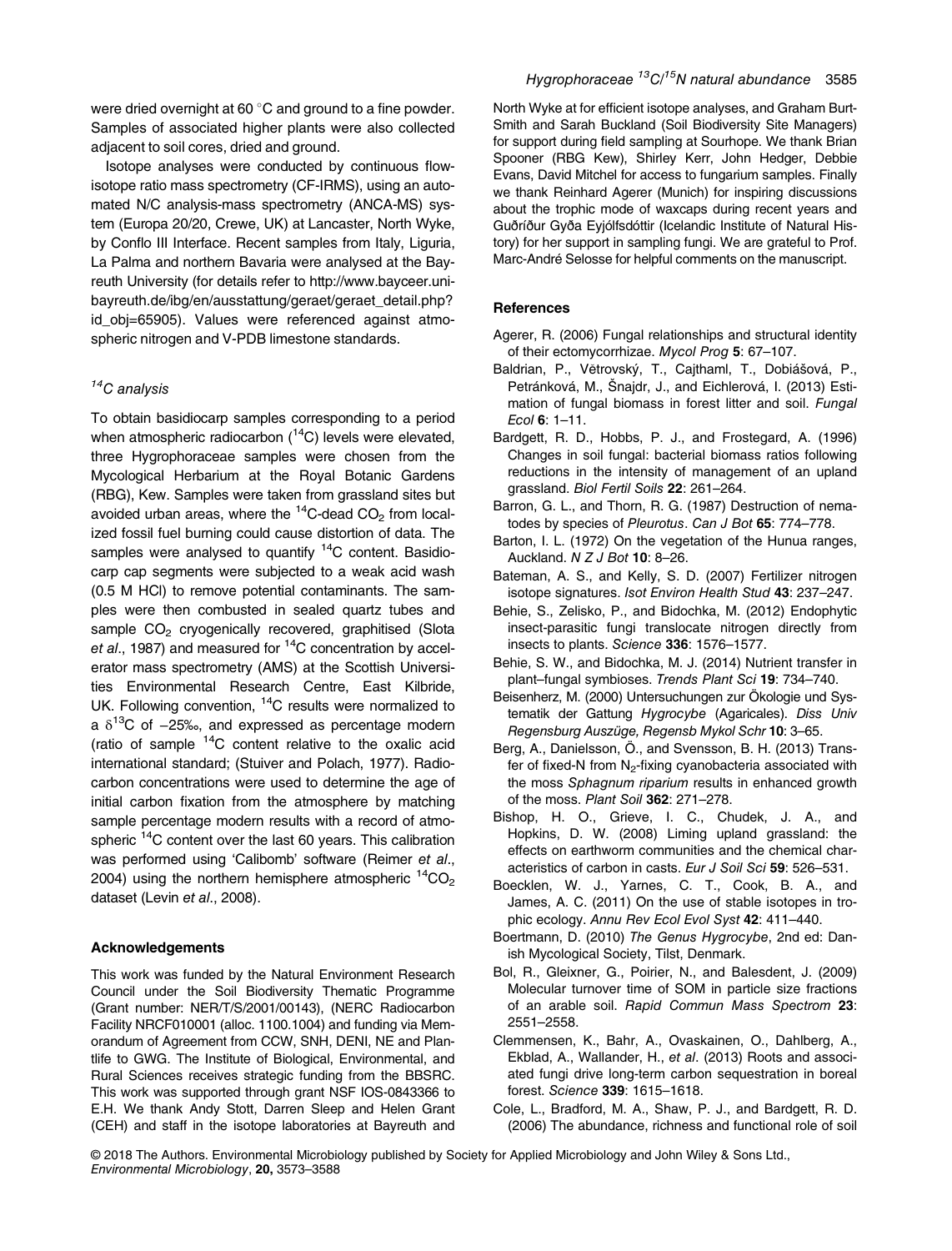meso-and macrofauna in temperate grassland—a case study. Appl Soil Ecol 33: 186–198.

- Courty, P.-E., Doubkova, P., Calabrese, S., Niemann, H., Lehmann, M. F., Vosatka, M., and Selosse, M.-A. (2015) Species-dependent partitioning of C and N stable isotopes between arbuscular mycorrhizal fungi and their C3 and C4 hosts. Soil Biol Biochem 82: 52-61.
- Chapela, I. H., Osher, L. J., Horton, T. R., and Henn, M. R. (2001) Ectomycorrhizal fungi introduced with exotic pine plantations induce soil carbon depletion. Soil Biol Biochem 33: 1733–1740.
- Dawson, L. A., Grayston, S. J., Murray, P. J., Cook, R., Gange, A. C., Ross, J. M., et al. (2003) Influence of pasture management (nitrogen and lime addition and insecticide treatment) on soil organisms and pasture root system dynamics in the field. Plant Soil 255: 121–130.
- Detheridge, A. P., Comont, D., Callaghan, T. M., Bussell, J., Brand, G., Gwynn-Jones, D., et al. (2018) Vegetation and edaphic factors influence rapid establishment of distinct fungal communities on former coal-spoil sites. Fungal Ecol 33: 92–103.
- Dijkstra, P., Ishizu, A., Doucett, R., Hart, S. C., Schwartz, E., Menyailo, O. V., and Hungate, B. A. (2006) <sup>13</sup>C- and <sup>15</sup>N natural abundance of the soil microbial biomass. Soil Biol Biochem 38: 3257–3266.
- Emmerton, K. S., Callaghan, T. V., Jones, H. E., Leake, J. R., Michelsen, A., and Read, D. J. (2001) Assimilation and isotopic fractionation of nitrogen by mycorrhizal and nonmycorrhizal subarctic plants. New Phytol 151: 513–524.
- Evans, R. D. (2007) Soil nitrogen isotope composition . In Stable isotopes in Ecology and Environmental Science, pp. 83–98. John Wiley & Sons, New York.
- Fitter, A., Gilligan, C., Hollingworth, K., Kleczkowski, A., Twyman, R., and Pitchford, J. (2005) Biodiversity and ecosystem function in soil. Funct Ecol 19: 369–377.
- Free, S. J. (2013) Fungal cell wall organization and biosynthesis. Adv Genet 81: 33–82.
- Gebauer, G., and Taylor, A. F. S. (1999) <sup>15</sup>N natural abundance in fruit bodies of different functional groups of fungi in relation to substrate utilization. New Phytol 142: 93–101.
- Gebauer, G., and Meyer, M. (2003)  $15N$  and  $13C$  natural abundance of autotrophic and myco-heterotrophic orchids provides insight into nitrogen and carbon gain from fungal association. New Phytol 160: 209–223.
- Geml, J., Gravendeel, B., van der Gaag, K. J., Neilen, M., Lammers, Y., Raes, N., et al. (2014) The contribution of DNA metabarcoding to fungal conservation: diversity assessment, habitat partitioning and mapping red-listed fungi in protected coastal Salix repens communities in The Netherlands. PLoS One 9: e99852.
- Gleixner, G., Poirier, N., Bol, R., and Balesdent, J. (2002) Molecular dynamics of organic matter in a cultivated soil. Org Geochem 33: 357–366.
- Griffith, G. W. (2004) The use of stable isotopes in fungal ecology. Mycologist 18: 177–183.
- Griffith, G. W., and Roderick, K. (2008)Saprotrophic basidiomycetes in grasslands: distribution and function . In Ecology of Saprotrophic Basidiomycetes British Mycological Society Symposia Series, Boddy, L., Frankland, J. C., and van West, P. (eds). London: Elsevier Ltd, pp. 277–299.
- Griffith, G. W., Easton, G. L., and Jones, A. W. (2002) Ecology and diversity of waxcap (Hygrocybe spp.) fungi. Bot J Scotl 54: 7–22.
- Griffith, G. W., Bratton, J. L., and Easton, G. L. (2004) Charismatic megafungi: the conservation of waxcap grasslands. Br Wildl 15: 31–43.
- Griffith, G. W., Graham, A., Woods, R. G., Easton, G. L., and Halbwachs, H. (2014) Effect of biocides on the fruiting of waxcap fungi. Fungal Ecol 7: 67–69.
- Griffith, G. W., Gamarra, J. P., Holden, E. M., Mitchel, D., Graham, A., Evans, D. A., et al. (2013) The international conservation importance of welsh 'waxcap' grasslands. Mycosphere 4: 969–984.
- Halbwachs, H., Karasch, P., and Griffith, G. W. (2013a) The diverse habitats of Hygrocybe – peeking into an enigmatic lifestyle. Mycosphere 4: 773–792.
- Halbwachs, H., Dentinger, B. T., Detheridge, A. P., Karasch, P., and Griffith, G. W. (2013b) Hyphae of waxcap fungi colonise plant roots. Fungal Ecol 6: 487–492.
- Handley, L. L., and Raven, J. A. (1992) The use of natural abundance of nitrogen isotopes in plant physiology and ecology. Plant Cell Environ 15: 965–985.
- Harrington, T. J., and Mitchell, D. T. (2002) Colonization of root systems of Carex flacca and C. pilulifera by Cortinarius (Dermocybe) cinnamomeus. Mycol Res 106: 452–459.
- Heijden, M. G., Martin, F. M., Selosse, M. A., and Sanders, I. R. (2015) Mycorrhizal ecology and evolution: the past, the present, and the future. New Phytol 205: 1406–1423.
- Hesler, L. R., and Smith, A. H. (1963) North American Species of Hygrophoraceae. Knoxville, Tennessee: University of Tennessee Press.
- Hobbie, E. A., and Ouimette, A. P. (2009) Controls of nitrogen isotope patterns in soil profiles. Biogeochemistry 95: 355–371.
- Hobbie, E. A., and Agerer, R. (2010) Nitrogen isotopes in ectomycorrhizal sporocarps correspond to belowground exploration types. Plant Soil 327: 71–83.
- Hobbie, E. A., and Högberg, P. (2012) Nitrogen isotopes link mycorrhizal fungi and plants to nitrogen dynamics. New Phytol 196: 367–382.
- Hobbie, E. A., Sánchez, F. S., and Rygiewicz, P. T. (2012) Controls of isotopic patterns in saprotrophic and ectomycorrhizal fungi. Soil Biol Biochem 48: 60-68.
- Hobbie, E. A., Weber, N. S., Trappe, J. M., and van Klinken, G. J. (2002) Using radiocarbon to determine the mycorrhizal status of fungi. New Phytol 156: 129–136.
- Hobbie, E. A., Diepen, L. T., Lilleskov, E. A., Ouimette, A. P., Finzi, A. C., and Hofmockel, K. S. (2014) Fungal functioning in a pine forest: evidence from a  $15$ N-labeled global change experiment. New Phytol 201: 1431–1439.
- Högberg, P., Hogbom, L., Schinkel, H., Högberg, M., Johannisson, C., and Wallmark, H. (1996)<sup>15</sup>N abundance of surface soils, roots and mycorrhizas in profiles of European forest soils. Oecologia 108: 207–214.
- Johnson, D., Leake, J. R., Ostle, N., Ineson, P., and Read, D. J. (2002) In situ  ${}^{13}CO_2$  pulse-labelling of upland grassland demonstrates a rapid pathway of carbon flux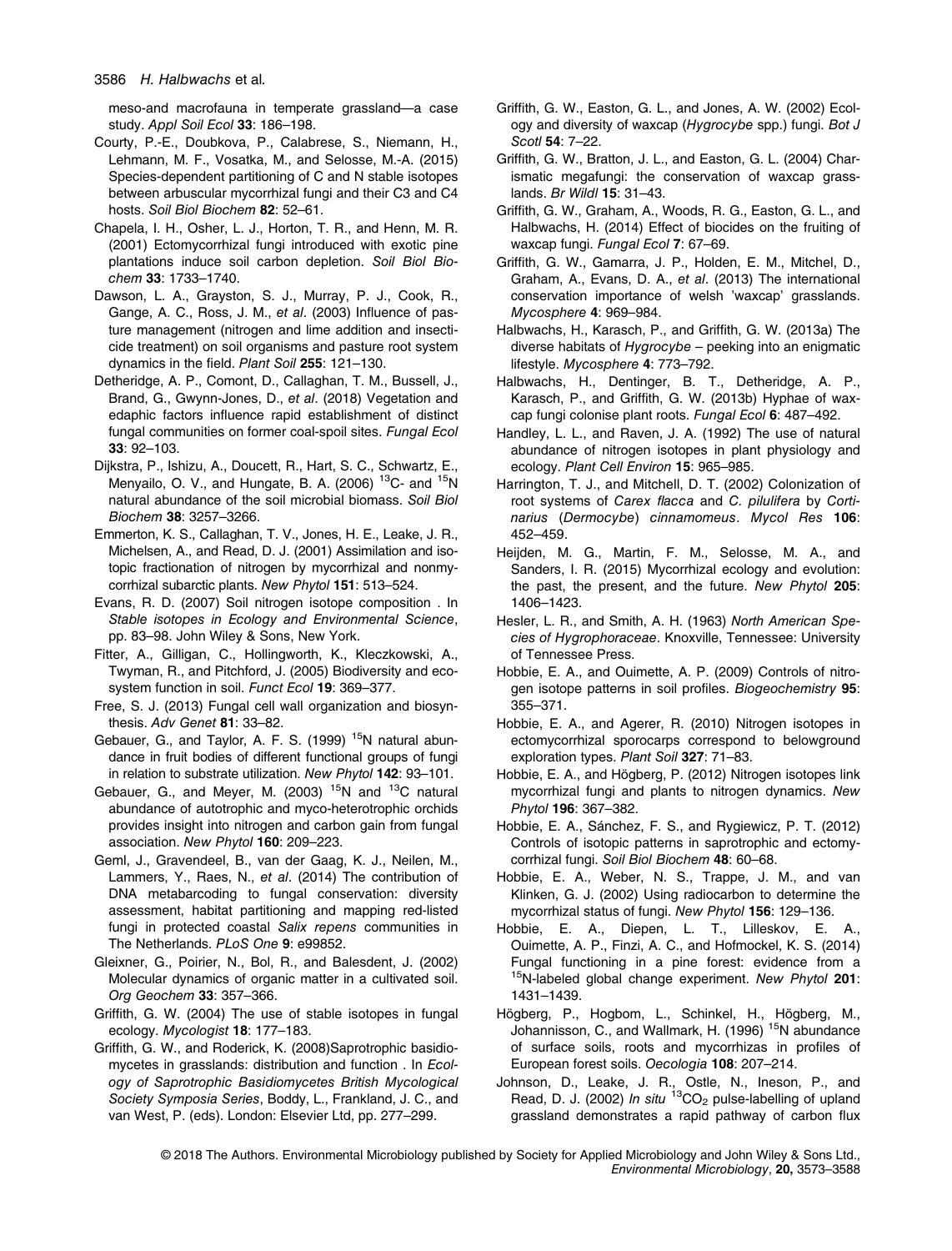from arbuscular mycorrhizal mycelia to the soil. New Phytol 153: 327–334.

- Jumpponen, A., and Jones, K. L. (2014) Tallgrass prairie soil fungal communities are resilient to climate change. Fungal Ecol 10: 44–57.
- Kariman, K., Barker, S. J., Jost, R., Finnegan, P. M., and Tibbett, M. (2014) A novel plant–fungus symbiosis benefits the host without forming mycorrhizal structures. New Phytol 201: 1413–1422.
- Keizer, P. J. (1993)The influence of nature management on the macromycete fungi . In Fungi in Europe: Investigations, Recording and Conservation, Pegler, D. N., Boddy, L., Ing, B., and Kirk, P. M. (eds). Kew: Royal Botanic Gardens, pp. 251–269.
- Klironomos, J. N., and Hart, M. M. (2001) Food-web dynamics: animal nitrogen swap for plant carbon. Nature 410: 651–652.
- Kohzu, A., Yoshioka, T., Ando, T., Takahashi, M., Koba, K., and Wada, E. (1999) Natural  $^{13}$ C and  $^{15}$ N abundance of field-collected fungi and their ecological implications. New Phytol 144: 323–330.
- Kuan, H., Fenwick, C., Glover, L. A., Griffiths, B., and Ritz, K. (2006) Functional resilience of microbial communities from perturbed upland grassland soils to further persistent or transient stresses. Soil Biol Biochem 38: 2300–2306.
- Levin, I., Hammer, S., Kromer, B., and Meinhardt, F. (2008) Radiocarbon observations in atmospheric CO2: determining fossil fuel  $CO<sub>2</sub>$  over Europe using Jungfraujoch observations as background. Sci Total Environ 391: 211–216.
- Lilleskov, E. A., Fahey, T. J., and Lovett, G. M. (2001) Ectomycorrhizal fungal aboveground community change over an atmospheric nitrogen deposition gradient. Ecol Appl 11: 397–410.
- Lilleskov, E. A., Hobbie, E. A., and Fahey, T. J. (2002) Ectomycorrhizal fungal taxa differing in response to nitrogen deposition also differ in pure culture organic nitrogen use and natural abundance of nitrogen isotopes. New Phytol 154: 219–231.
- Lodge, D. J., and Cantrell, S. (1995) Diversity of litter agarics at Cuyabeno, Ecuador: calibrating sampling efforts in tropical rainforest. Mycologist 9: 149–151.
- Lodge, D. J., Padamsee, M., Matheny, P. B., Aime, M. C., Cantrell, S. A., Boertmann, D., et al. (2014) Molecular phylogeny, morphology, pigment chemistry and ecology in Hygrophoraceae (Agaricales). Fungal Divers 64: 1–99.
- Merckx, V., Stöckel, M., Fleischmann, A., Bruns, T. D., and Gebauer, G. (2010)  $15N$  and  $13C$  natural abundance of two mycoheterotrophic and a putative partially mycoheterotrophic species associated with arbuscular mycorrhizal fungi. New Phytol 188: 590–596.
- Merzendorfer, H. (2011) The cellular basis of chitin synthesis in fungi and insects: common principles and differences. Eur J Cell Biol 90: 759–769.
- Murray, P. J., Clegg, C. D., Crotty, F. V., de la Fuente Martinez, N., Williams, J. K., and Blackshaw, R. P. (2009) Dissipation of bacterially derived C and N through the meso-and macrofauna of a grassland soil. Soil Biol Biochem 41: 1146–1150.
- Murray, P. J., Cook, R., Currie, A. F., Dawson, L. A., Gange, A. C., Grayston, S. J., and Treonis, A. M. (2006) Interactions between fertilizer addition, plants and the soil

environment: implications for soil faunal structure and diversity. Appl Soil Ecol 33: 199-207.

- Neilson, R., Boag, B., and Smith, M. (2000) Earthworm  $\delta^{13}$ C and  $\delta^{15}$ N analyses suggest that putative functional classifications of earthworms are site-specific and may also indicate habitat diversity. Soil Biol Biochem 32: 1053–1061.
- Nguyen, N. H., Song, Z., Bates, S. T., Branco, S., Tedersoo, L., Menke, J., et al. (2015) FUNGuild: an open annotation tool for parsing fungal community datasets by ecological guild. Fungal Ecol. 20: 214–248.
- Pelosi, C.l., Barot, S.b., Capowiez, Y., Hedde, M.l., and Vandenbulcke, F. (2014) Pesticides and earthworms. A review. Agronomy Sust Dev 34: 199–228.
- Preiss, K., and Gebauer, G. (2008) A methodological approach to improve estimates of nutrient gains by partially myco-heterotrophic plants. Isot Environ Health Stud 44: 393–401.
- Ram, A. F. J., Arentshorst, M., Damveld, R. A., Klis, F. M., and van den Hondel, C. A. (2004) The cell wall stress response in Aspergillus Niger involves increased expression of the glutamine: fructose-6-phosphate amidotransferase-encoding gene (gfaA) and increased deposition of chitin in the cell wall. Microbiology 150: 3315–3326.
- Rambold, G., and Agerer, R. (1997) DEEMY: the concept of a characterization and determination system for ectomycorrhizae. Mycorrhiza 7: 113–116.
- Reimer, P. J., Brown, T. A., and Reimer, R. W. (2004) Discussion: reporting and calibration of post-bomb <sup>14</sup>C data. Radiocarbon 46: 1299–1304.
- Roderick, K. (2009) The ecology of grassland macrofungi. PhD thesis. IBERS: Aberystwyth University.
- Schiebold, J. M.-I., Bidartondo, M. I., Karasch, P., Gravendeel, B., and Gebauer, G. (2017) You are what you get from your fungi: nitrogen stable isotope patterns in Epipactis species. Ann Bot 119: 1085–1095.
- Schmidt, O., Curry, J. P., Dyckmans, J., Rota, E., and Scrimgeour, C. M. (2004) Dual stable isotope analysis  $(δ<sup>13</sup>C$  and  $δ<sup>15</sup>N)$  of soil invertebrates and their food sources. Pedobiologia 48: 171–180.
- Seitzman, B. H., Ouimette, A., Mixon, R. L., Hobbie, E. A., and Hibbett, D. S. (2011) Conservation of biotrophy in Hygrophoraceae inferred from combined stable isotope and phylogenetic analyses. Mycologia 103: 280–290.
- Selosse, M.-A., and Martos, F. (2014) Do chlorophyllous orchids heterotrophically use mycorrhizal fungal carbon? Trends Plant Sci 19: 683–685.
- Silvertown, J., Poulton, P. R., Johnston, E., Edwards, G., Heard, M., and Biss, P. M. (2006) The park grass experiment 1856-2006: its contribution to ecology. J Ecol 94: 801–814.
- Slota, P., Jull, A. J. T., Linick, T., and Toolin, L. J. (1987) Preparation of small samples for <sup>14</sup>C accelerator targets by catalytic reduction of CO. Radiocarbon 29: 303–306.
- Staddon, P. L., Ramsey, C. B., Ostle, N., Ineson, P., and Fitter, A. H. (2003) Rapid turnover of hyphae of mycorrhizal fungi determined by AMS microanalysis of C-14. Science 300: 1138–1140.
- Stuiver, M., and Polach, H. A. (1977) Reporting of <sup>14</sup>C data. Radiocarbon 19: 355–363.